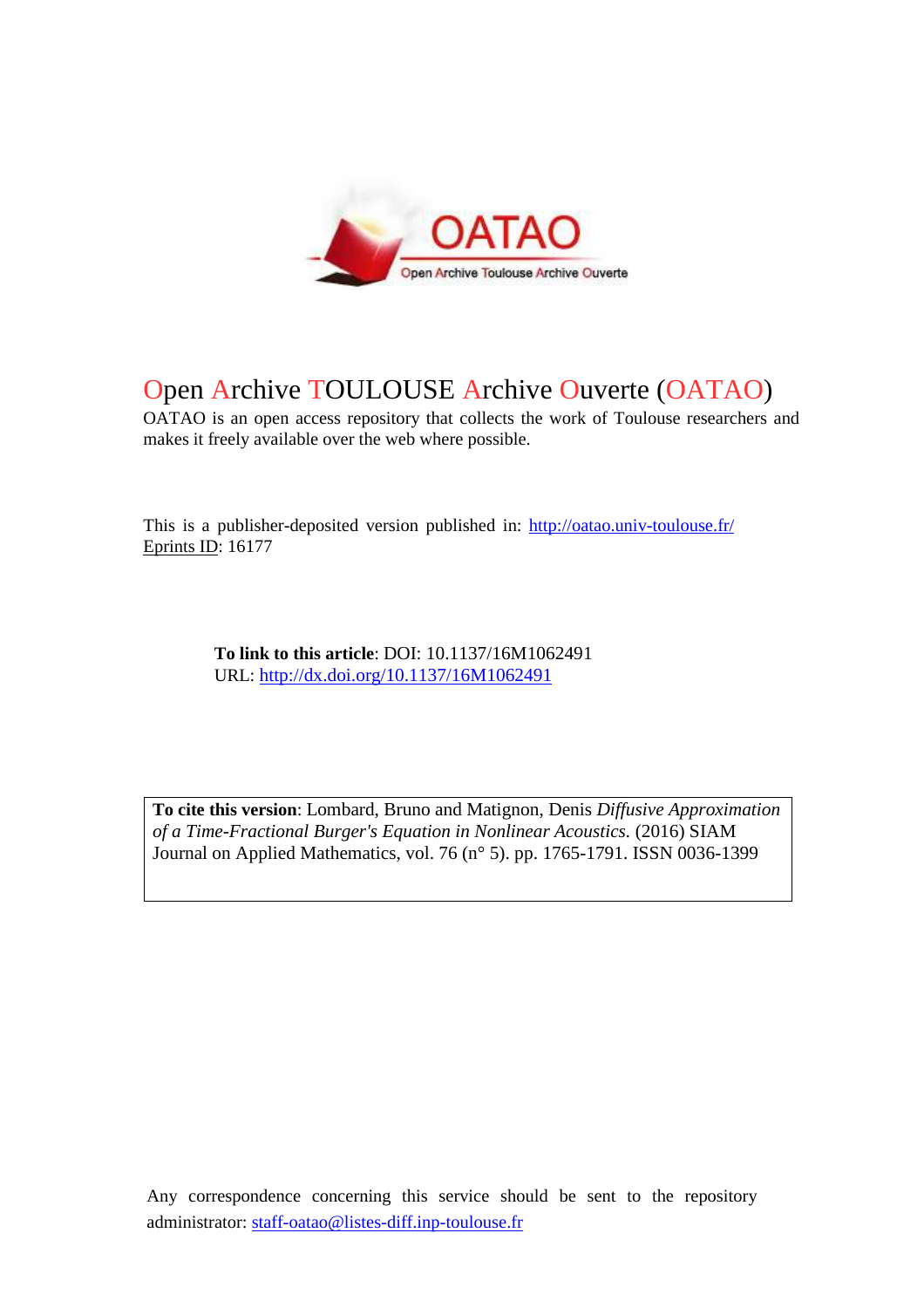# DIFFUSIVE APPROXIMATION OF A TIME-FRACTIONAL BURGER'S EQUATION IN NONLINEAR ACOUSTICS<sup>∗</sup>

BRUNO LOMBARD† AND DENIS MATIGNON‡

Abstract. A fractional time derivative is introduced into Burger's equation to model losses of nonlinear waves. This term amounts to a time convolution product, which greatly penalizes the numerical modeling. A diffusive representation of the fractional derivative is adopted here, replacing this nonlocal operator by a continuum of memory variables that satisfy local-in-time ordinary differential equations. Then a quadrature formula yields a system of local partial differential equations, well-suited to numerical integration. The determination of the quadrature coefficients is crucial to ensure both the well-posedness of the system and the computational efficiency of the diffusive approximation. For this purpose, optimization with constraint is shown to be a very efficient strategy. Strang splitting is used to solve successively the hyperbolic part by a shock-capturing scheme and the diffusive part exactly. Numerical experiments are proposed to assess the efficiency of the numerical modeling and to illustrate the effect of the fractional attenuation on the wave propagation.

Key words. fractional derivatives, diffusive representation, nonlinear acoustics, Burger's equation, Strang splitting, shock-capturing schemes

AMS subject classifications. 26A33, 35L60, 74J30

DOI. 10.1137/16M1062491

1. Introduction. We investigate Burger's equation with a fractional time derivative  $D_t^{\alpha}$ :

<span id="page-1-0"></span>(1.1) 
$$
\frac{\partial u}{\partial t} + \frac{\partial}{\partial x} \left( a u + b \frac{u^2}{2} \right) = -\varepsilon D_t^{\alpha} u, \qquad \varepsilon \ge 0, \quad 0 < \alpha < 1.
$$

 $D_t^{\alpha}$  is a convolution product in time with a singular kernel [\[36\]](#page-26-0). The left-hand side of  $(1.1)$  is a standard transport equation, with linear advection at constant speed  $a$ and a nonlinear quadratic term with coefficient  $b$ . The right-hand side  $(r.h.s.)$  of  $(1.1)$  models linear losses and memory effects along the propagation. Since  $\alpha < 1$ , the hyperbolic nature of Burger's equation is preserved.

The fractional Burger's equation with a fractional Laplacian with respect to space in the r.h.s.—instead of a fractional time derivative—has been investigated by many authors. Such equations model anomalous dispersion or diffusion [\[48\]](#page-26-1) or sedimentation of particles [\[10\]](#page-25-0). In this case, theoretical results of existence, uniqueness, regularity, and asymptotic behavior of the solution can be found in [\[3,](#page-25-1) [18\]](#page-25-2). On the contrary, very few theoretical investigations of [\(1.1\)](#page-1-0) have been proposed in the literature, to our knowledge. The particular case  $\alpha = 1/2$  has been examined in [\[50\]](#page-26-2), where a matchedasymptotic analysis of the boundary layer is proposed, together with a semianalytical resolution.

Various physical configurations are described by [\(1.1\)](#page-1-0). Particular values of  $\varepsilon$  and  $\alpha$  enable one to recover Chester's equation describing propagation of finite-amplitude

<sup>∗</sup>Received by the editors February 22, 2016; accepted for publication (in revised form) July 12, 2016; published electronically September 7, 2016.

<http://www.siam.org/journals/siap/76-5/M106249.html>

<sup>†</sup>Aix Marseille Univ, CNRS, Centrale Marseille, LMA, Marseille, France [\(lombard@lma.](mailto:lombard@lma.cnrs-mrs.fr) [cnrs-mrs.fr\)](mailto:lombard@lma.cnrs-mrs.fr).

<sup>‡</sup> ISAE-Supa´ero, University of Toulouse, BP 54032, 31055 Toulouse Cedex 4, France [\(Denis.](mailto:Denis.Matignon@isae.fr) [Matignon@isae.fr\)](mailto:Denis.Matignon@isae.fr).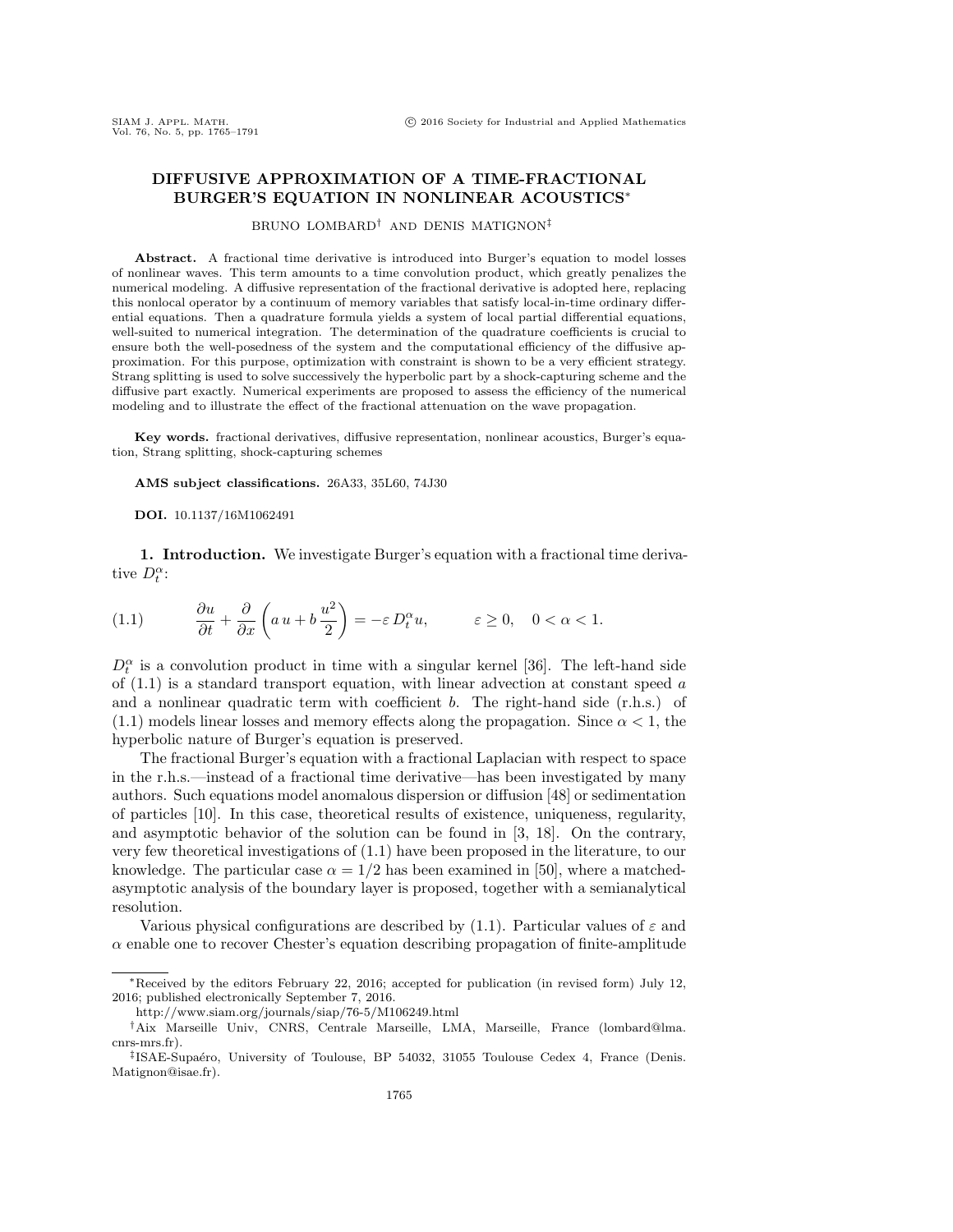sound waves in tubes [\[11\]](#page-25-3), up to  $\mathcal{O}(\varepsilon^2)$  terms. This equation is widely used to model brass instruments (trombones, trumpets): the transport terms describe the steepening of waves, yielding the typical "brassy" effect [\[25\]](#page-26-3), and the fractional term models the viscothermal losses at the wall of the duct [\[8,](#page-25-4) [37\]](#page-26-4). Moreover, a linear fractional wave equation known as the Lokshin model [\[29,](#page-26-5) [45\]](#page-26-6) has been studied in, e.g., [\[34,](#page-26-7) [35,](#page-26-8) [24\]](#page-26-9) and can be seen as the superposition of two one-way fractional transport equations of this type. Other applications of [\(1.1\)](#page-1-0) concern viscoelasticity, propagation in elasticwalled tubes, or more generally wave propagation in media with memory and complex rheological properties [\[51,](#page-26-10) [32,](#page-26-11) [40\]](#page-26-12). See [\[33\]](#page-26-13) for a review of the physical models involving nonlinear and thermoviscous phenomena.

The numerical resolution of [\(1.1\)](#page-1-0) requires adequate tools for both the hyperbolic part and the fractional part. On the one hand, the computation of scalar nonlinear hyperbolic PDEs such as Burger's equation is now a mature subject, with a wide number of available efficient approaches, e.g., shock-capturing schemes [\[28\]](#page-26-14). On the other hand, the computation of the fractional part is less standard. A naive discretization of this term requires one to store the entire variable history, which could sometimes be used for fractional ODEs, but is out of reach in practical situations for fractional PDEs. Another approach is commonly used, based on the Grünwald–Letnikov approximation of fractional derivatives [\[48,](#page-26-1) [53\]](#page-27-0). However, the stability analysis of this multistep method may be intricate [\[31\]](#page-26-15): von Neumann analysis requires bounding the characteristic roots of the amplification matrix, which is a tedious task, especially when coupled with a nonlinear equation [\[53,](#page-27-0) [54\]](#page-27-1).

Here, we follow an alternative time-domain approach based on a diffusive representation of the fractional derivative. The latter is written as a continuum of memory variables satisfying the local-in-time ODE [\[13,](#page-25-5) [49,](#page-26-16) [39\]](#page-26-17). Discretization by a quadrature formula yields a diffusive approximation [\[14,](#page-25-6) [19\]](#page-25-7), which is then coupled with the nonlinear hyperbolic equation. The stability of the system is obtained as long as the quadrature coefficients are positive. Positivity of the coefficients also ensures that the condition of numerical stability is the same as for the hyperbolic PDE, which constitutes a major advantage of this approach.

The efficiency of the diffusive approximation relies crucially on the computation of the quadrature coefficients. The specifications concern both the positivity of the coefficients and the accuracy of the quadrature formula, in order to need only a small set of memory variables, and hence a reduced number of computational arrays. The methods based on Gaussian polynomials ensure positivity, but their convergence is very slow [\[52,](#page-26-18) [15\]](#page-25-8), even if improvements have been recently obtained with Gauss– Jacobi polynomials [\[4\]](#page-25-9). Greater accuracy is reached when least-squares optimization is implemented [\[23,](#page-25-10) [14,](#page-25-6) [6,](#page-25-11) [30\]](#page-26-19), but some negative coefficients are usually obtained. In this paper, we use optimization with constraints of positivity, which provides a great improvement of accuracy compared with the aforementioned quadrature methods. This type of optimization has already been used with success in the context of poroelasticity [\[5\]](#page-25-12), viscoelasticity [\[7\]](#page-25-13), and recently for Chester's equation describing nonlinear acoustic waves in a guide [\[2\]](#page-25-14).

Compared with previous works on nonlinear waves with fractional derivatives [\[30,](#page-26-19) [2\]](#page-25-14), this paper introduces three novelties:

- 1. any value of  $\alpha$  is considered, and not only  $\alpha = 1/2$ ;
- 2. contrary to Chester's equation, an energy functional is found, which ensures a solid theoretical basis;
- 3. in the linear case, a closed-form solution is proposed, which provides a strong validation of the numerical methods.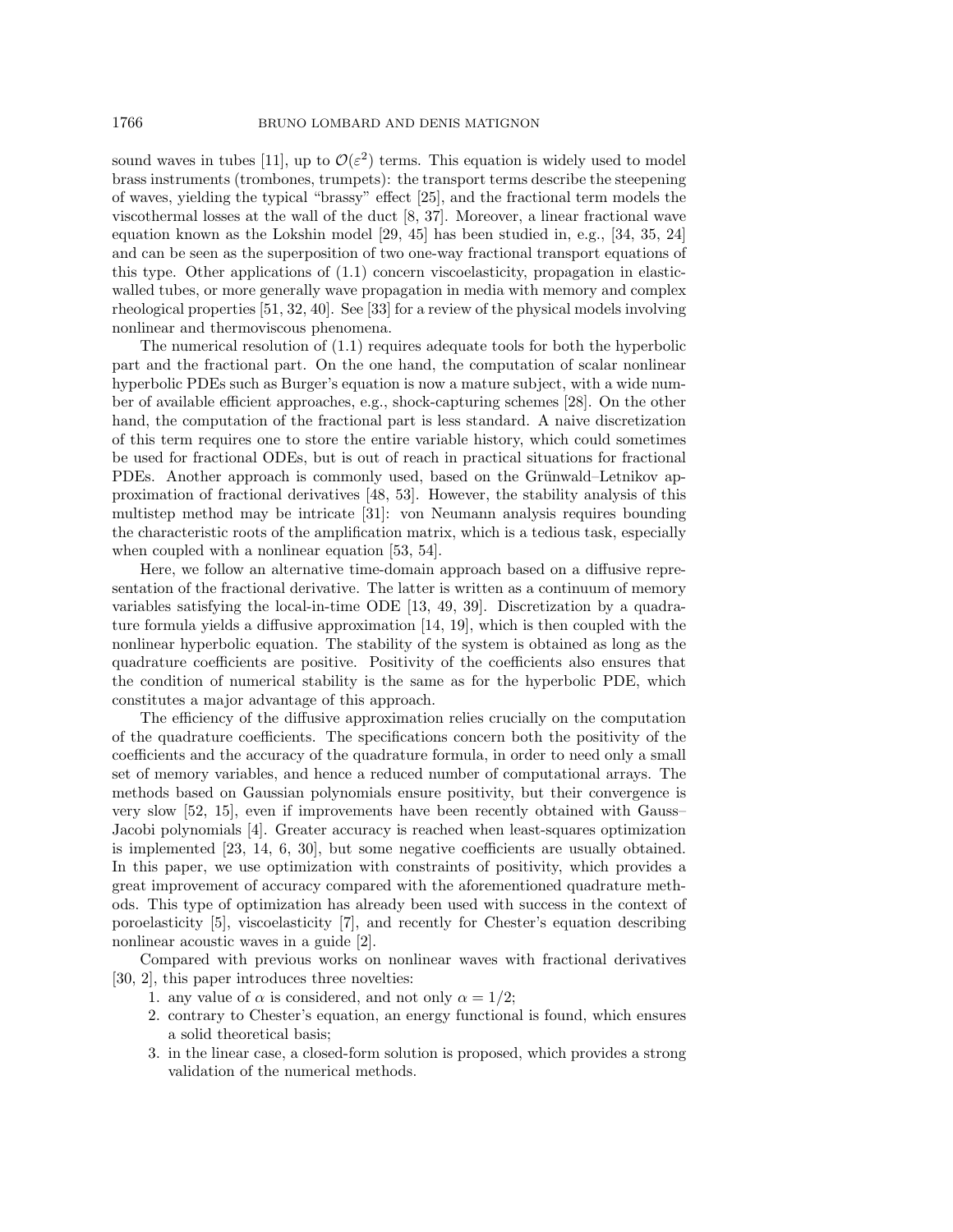The paper is organized as follows. The model  $(1.1)$  is stated in section [2.](#page-3-0) The diffusive representation of the fractional derivative is introduced. In section [3,](#page-6-0) the continuum of memory variables is discretized by a quadrature formula, yielding a local first-order system of PDEs. The positivity of the quadrature coefficients has a crucial influence on the properties of the system, such as the decrease of energy. The numerical methods are addressed in section [4.](#page-10-0) The quadrature coefficients are initialized by a Gauss– Jacobi method and then optimized under a positivity constraint. A splitting strategy is used to integrate the system of PDEs. The propagative part of the system is solved by a standard scheme for hyperbolic equations, whereas the diffusive part is solved exactly. Numerical experiments are proposed in section [6.](#page-15-0) Comparisons with exact solutions in the linear case confirm the accuracy of the modeling. The effect of fractional dissipation on the emergence of shocks is also illustrated. Conclusions are drawn in section [7,](#page-20-0) and future lines of research are suggested. In the appendix, the link between [\(1.1\)](#page-1-0) and Chester's equation is shown and some properties are proven.

#### <span id="page-3-0"></span>2. Problem statement.

<span id="page-3-2"></span>2.1. Cauchy problem. The problem at hand is

<span id="page-3-1"></span>(2.1a)  

$$
\begin{cases}\n\frac{\partial u}{\partial t} + \frac{\partial}{\partial x} \left( a u + b \frac{u^2}{2} \right) + \varepsilon D_t^{\alpha} u = \delta(x) g(t), \quad t > 0, \\
u(x, 0) = u_0(x), \quad x \in \mathbb{R},\n\end{cases}
$$

with  $b \geq 0$  and  $\varepsilon \geq 0$ . The r.h.s. of [\(2.1a\)](#page-3-1) models a time forcing term located at  $x = 0$ . For a causal function  $h(t)$ ,  $D_t^{\alpha} h$  refers to the Caputo fractional derivative in time of order  $\alpha$ , with  $0 < \alpha < 1$ :

<span id="page-3-3"></span>(2.2) 
$$
D_t^{\alpha} h = \frac{t^{-\alpha}}{\Gamma(1-\alpha)} * \frac{dh}{dt} = \frac{1}{\Gamma(1-\alpha)} \int_0^t (t-\tau)^{-\alpha} \frac{dh}{d\tau}(\tau) d\tau,
$$

where  $\Gamma$  is the Gamma Euler function and  $*$  is the convolution product in time. This definition follows from

<span id="page-3-7"></span>(2.3) 
$$
D_t^{\alpha} h = I_t^{1-\alpha} \left( \frac{dh}{dt} \right),
$$

where  $I_t^{\beta}$  is the Riemann–Liouville fractional integral in time of order  $\beta$ , with 0 <  $\beta < 1$ :

<span id="page-3-5"></span>(2.4) 
$$
I_t^{\beta} h = \frac{1}{\Gamma(\beta)} \int_0^t (t - \tau)^{\beta - 1} h(\tau) d\tau.
$$

<span id="page-3-6"></span>2.2. Dispersion analysis. The goal of this section is to derive a dispersion analysis of the model [\(2.1\)](#page-3-2) that will serve as a reference case for further numerical approximations; hence functions to be transformed are supposed to be smooth enough, and the initial conditions accordingly. The forcing term is removed in this section:  $g(t) = 0.$ 

<span id="page-3-4"></span>The Fourier transforms in time and space are denoted

$$
(2.5)\quad \widehat{h}(\omega) = \mathcal{F}_t(h) = \int_{-\infty}^{+\infty} h(t) \, e^{-i\omega t} \, dt, \qquad \widehat{h}(k) = \mathcal{F}_x(h) = \int_{-\infty}^{+\infty} h(x) \, e^{+ikx} \, dx,
$$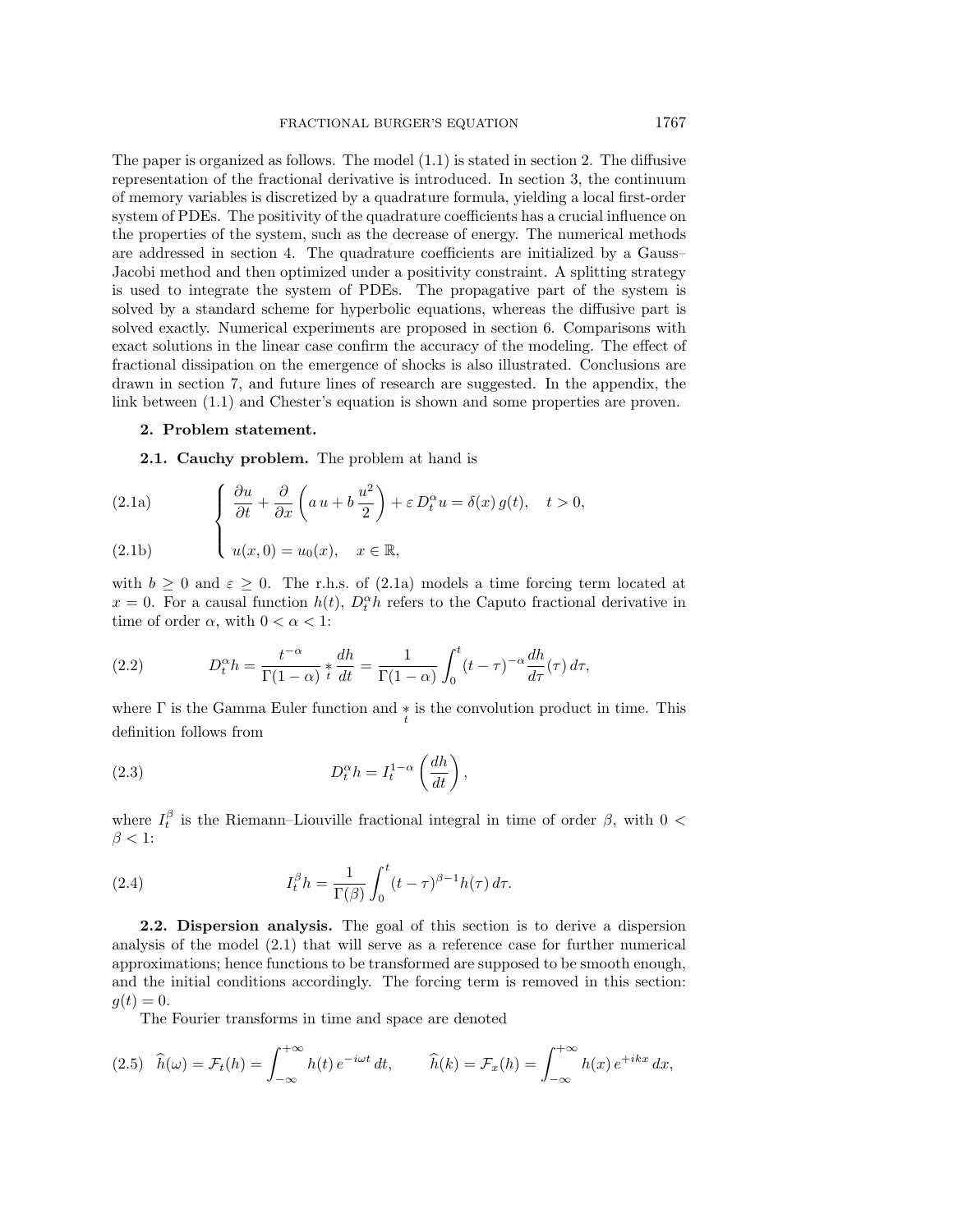where  $\omega$  is the angular frequency and k is the wavenumber. The Fourier transform in time of the Caputo fractional derivative [\(2.2\)](#page-3-3) is

<span id="page-4-0"></span>(2.6) 
$$
\widehat{D_t^{\alpha}h} = (i\omega)^{\alpha}\hat{h}(\omega).
$$

Applying  $(2.5)$  to the fractional PDE  $(2.1)$  and using  $(2.6)$  provides the nonlinear equation

<span id="page-4-5"></span>(2.7) 
$$
i \omega \hat{u} - i k \left( a \hat{u} + \frac{b}{2} \widehat{u^2} \right) + \varepsilon \chi(\omega) \hat{u} = 0,
$$

where  $\chi$  is the symbol of the pseudodifferential operator [\(2.2\)](#page-3-3):

<span id="page-4-6"></span>(2.8) 
$$
\chi(\omega) = (i \,\omega)^{\alpha}.
$$

When  $a \neq 0$  and  $b = 0$ , one obtains the dispersion relation

<span id="page-4-4"></span>(2.9) 
$$
k = \frac{\omega}{a} - i \frac{\varepsilon}{a} \chi(\omega).
$$

It follows the phase velocity  $v_{\varphi} = \omega / \Re(\kappa)$  and the attenuation  $\eta = -\Im(\kappa)$ :

<span id="page-4-2"></span>(2.10) 
$$
v_{\varphi}(\omega) = \frac{a}{1 + \varepsilon \sin\left(\frac{\alpha \pi}{2}\right) \omega^{\alpha - 1}}, \qquad \eta = \frac{\varepsilon}{a} \cos\left(\frac{\alpha \pi}{2}\right) \omega^{\alpha}.
$$

One deduces the elementary properties: if  $\varepsilon \neq 0$ , then

<span id="page-4-3"></span>(2.11) 
$$
v_{\varphi}(0) = 0, \quad \lim_{\omega \to +\infty} v_{\varphi}(\omega) = a, \quad v_{\varphi}^{'} > 0,
$$

$$
\eta(0) = 0, \quad \lim_{\omega \to +\infty} \eta(\omega) = +\infty, \quad \eta^{'} > 0.
$$

Figure [1](#page-4-1) illustrates [\(2.10\)](#page-4-2) and the properties [\(2.11\)](#page-4-3) for various values of  $\alpha$ : 1/3, 1/2, and 0.7. These values are chosen because closed-form solutions of fractional advection are known when  $\alpha = 1/3$  and  $\alpha = 1/2$ ; see section [5.1.](#page-14-0) The attenuation increases with  $\alpha$ , contrary to the phase velocity.

<span id="page-4-1"></span>

FIG. 1. Dispersion curves deduced from  $(2.9)$  in the linear regime  $(b = 0)$  with  $a = 300$  m/s,  $\varepsilon = 1$  s<sup> $\alpha-1$ </sup>, and various values of  $\alpha$ : 1/3, 1/2 and 0.7. The horizontal dotted line in the phase velocity denotes the sound speed a.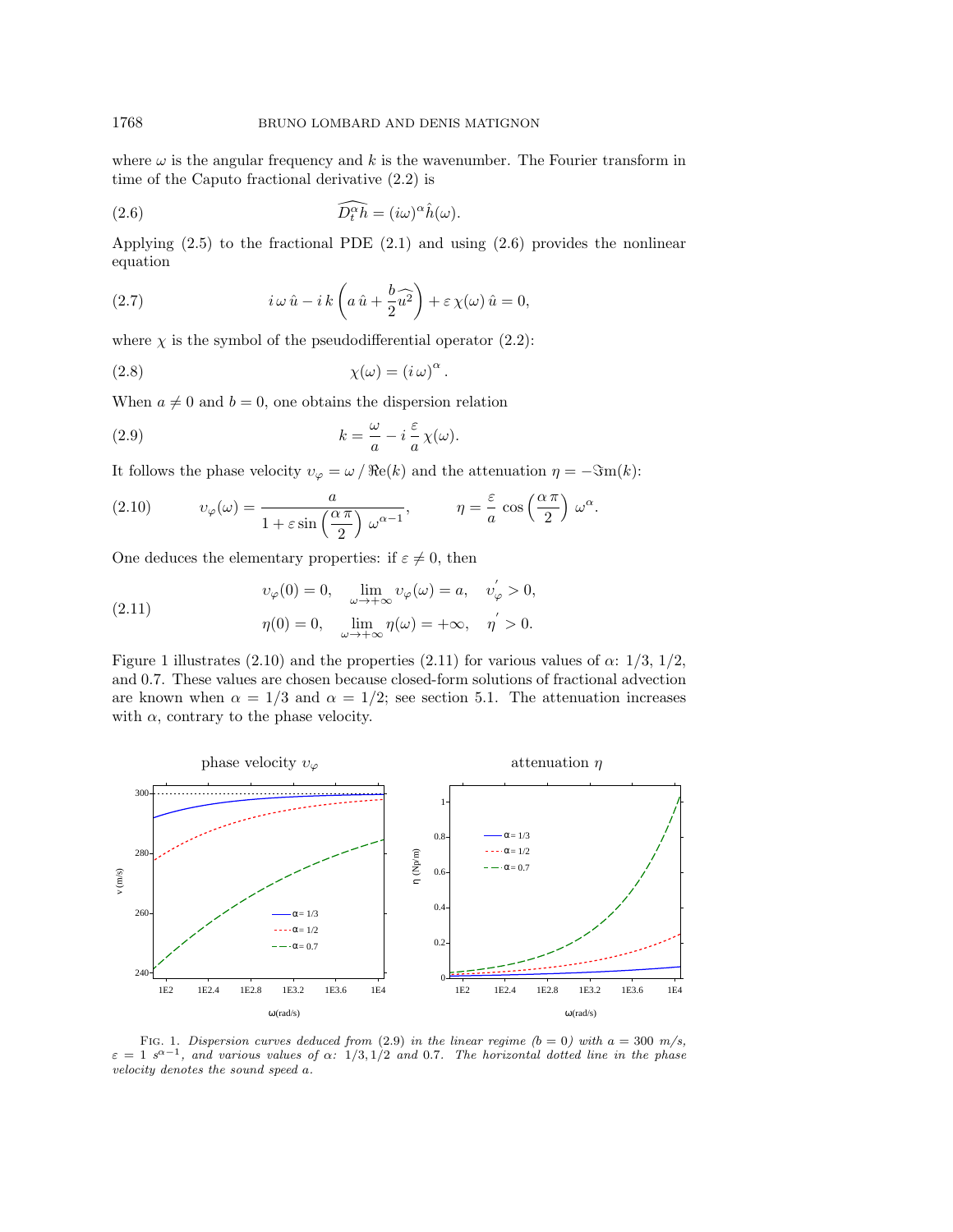2.3. Diffusive representation. The convolution product in  $(2.2)$  complicates the numerical resolution of  $(2.1)$ . The past values of the solution must be stored, which is too expensive computationally. The alternative approach adopted in this study is based on a diffusive representation of fractional derivatives originally introduced in [\[13,](#page-25-5) [49,](#page-26-16) [39,](#page-26-17) [36\]](#page-26-0). Here we follow the approach introduced in [\[52,](#page-26-18) [15\]](#page-25-8), which proves to be equivalent to the diffusive representation formalism, up to the change of variables  $\xi = \theta^2$ ; namely, for  $0 < \alpha < 1$ , the fractional derivative [\(2.2\)](#page-3-3) can be recast as

<span id="page-5-0"></span>(2.12) 
$$
D_t^{\alpha} u = \int_0^{+\infty} \phi(x, t, \theta) d\theta,
$$

where the function  $\phi$  is defined owing to a change of variables as

<span id="page-5-1"></span>(2.13) 
$$
\phi(x,t,\theta) = \frac{2\sin(\pi\alpha)}{\pi} \theta^{2\alpha-1} \int_0^t \frac{\partial u}{\partial \tau}(x,\tau) e^{-(t-\tau)\theta^2} d\tau.
$$

A short proof of  $(2.12)$  is given in Appendix [B.](#page-22-0) As  $\phi$  is expressed in terms of an integral operator with decaying exponential kernel, it is referred to as a diffusive variable (or memory variable). From [\(2.13\)](#page-5-1), it satisfies the following first-order differential equation for  $\theta > 0$ :

<span id="page-5-2"></span>(2.14) 
$$
\begin{cases} \frac{\partial \phi}{\partial t} = -\theta^2 \phi + \gamma_\alpha \theta^{2\alpha - 1} \frac{\partial u}{\partial t}, \\ \phi(x, 0, \theta) = 0, \end{cases}
$$

with

(2.15) 
$$
\gamma_{\alpha} = \frac{2\sin(\pi\alpha)}{\pi} > 0.
$$

Note for further use that  $\gamma_{1-\alpha} = \gamma_{\alpha}$ . The diffusive representation [\(2.12\)](#page-5-0)–[\(2.13\)](#page-5-1) amounts to replacing the nonlocal term in [\(2.1\)](#page-3-2) by an integral over  $\theta$  of the function  $\phi(x, t, \theta)$  which obeys the local first-order ordinary differential equation [\(2.14\)](#page-5-2).

For further analysis, one can also define another diffusive representation of the fractional derivative of order  $\alpha$  [\(2.2\)](#page-3-3), making use of the fractional integral [\(2.4\)](#page-3-5) of order  $\beta = 1 - \alpha$ : let  $\psi$  be the new diffusive variable satisfying the ODE

(2.16) 
$$
\begin{cases} \frac{\partial \psi}{\partial t} = -\theta^2 \psi + \gamma_\beta \theta^{1-2\beta} u, \\ \psi(x, 0, \theta) = \Psi(x, \theta). \end{cases}
$$

<span id="page-5-5"></span><span id="page-5-3"></span>PROPOSITION 2.1. The following first identity holds:

(2.17) 
$$
\qquad \text{for} \quad \Psi(x,\theta) := 0, \quad I_t^{\beta} u = \int_0^{+\infty} \psi(x,t,\theta) \, d\theta.
$$

With a particular choice of initial data, the following second identity holds: (2.18)

<span id="page-5-4"></span>
$$
for \quad \Psi(x,\theta) := \gamma_\beta \frac{u_0(x)}{\theta^{1+2\beta}}, \quad D_t^\alpha u = \int_0^{+\infty} \left(-\theta^2 \psi(x,t,\theta) + \gamma_\beta \theta^{1-2\beta} u(x,t)\right) d\theta.
$$

This latter representation  $(2.16)$ – $(2.18)$  is an extended diffusive representation. The proof of Proposition [2.1](#page-5-4) is given in Appendix [C.](#page-22-1)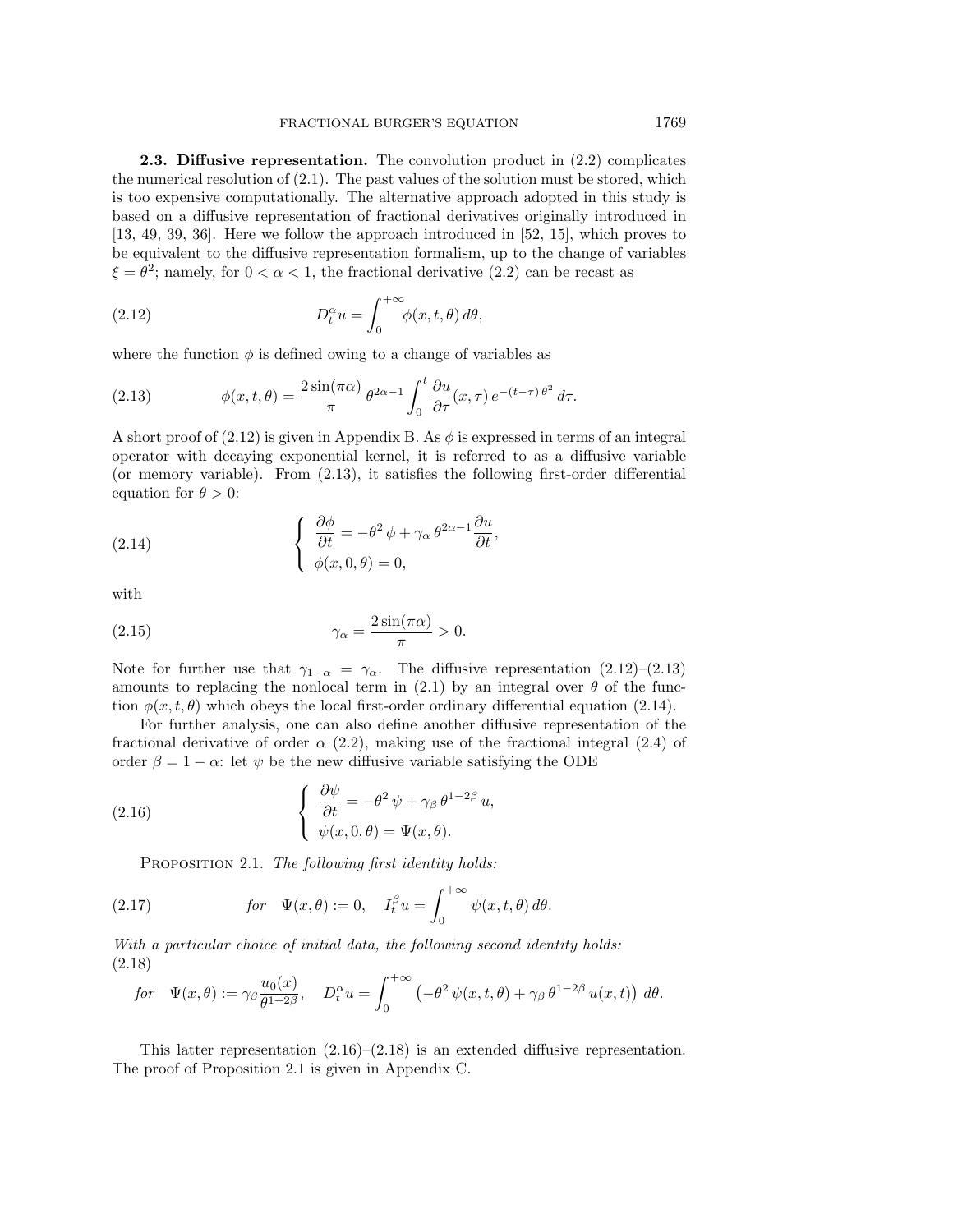# <span id="page-6-0"></span>3. Evolution equations.

**3.1. Diffusive approximation.** The integral in  $(2.12)$  is approximated by a quadrature formula on L points, where the diffusive variables  $\phi_j$  satisfy ODE deduced from [\(2.14\)](#page-5-2):

<span id="page-6-1"></span>(3.1) 
$$
\begin{cases} D_t^{\alpha}u(x,t) \approx \sum_{\ell=1}^L \mu_{\ell} \phi(x,t,\theta_{\ell}) \equiv \sum_{\ell=1}^L \mu_{\ell} \phi_{\ell}(x,t), \\ \frac{\partial \phi_{\ell}}{\partial t} = -\theta_{\ell}^2 \phi_{\ell} + \gamma_{\alpha} \theta_{\ell}^{2\alpha-1} \frac{\partial u}{\partial t}, \qquad \ell = 1,\ldots,L, \\ \phi_{\ell}(x,0) = 0. \end{cases}
$$

Adequate choice of the weights  $\mu_{\ell}$  and nodes  $\theta_{\ell}$  is a crucial issue for the efficiency and accuracy of the diffusive approximation [\(3.1\)](#page-6-1). It is discussed later in section [4.2.](#page-11-0)

Injecting the diffusive approximation  $(3.1)$  into  $(2.1)$  yields the first-order system  $(j = 1, \ldots, L)$ 

(3.2a)
$$
\begin{cases}\n\frac{\partial u}{\partial t} + \frac{\partial}{\partial x} \left( a u + b \frac{u^2}{2} \right) = -\varepsilon \sum_{\ell=1}^L \mu_\ell \, \phi_\ell + \delta(x) \, g(t), \\
\frac{\partial \phi_j}{\partial t} + \gamma \, \theta^{2\alpha - 1} \frac{\partial}{\partial x} \left( a u + b \frac{u^2}{2} \right) = -\theta^2 \, \phi \cdot -\gamma \, \theta^{2\alpha - 1}.\n\end{cases}
$$

<span id="page-6-4"></span>(3.2b)
$$
\begin{cases}\n\frac{\partial \phi_j}{\partial t} + \gamma_\alpha \theta_j^{2\alpha - 1} \frac{\partial}{\partial x} \left( a u + b \frac{u^2}{2} \right) = -\theta_j^2 \phi_j - \gamma_\alpha \theta_j^{2\alpha - 1} \varepsilon \sum_{\ell=1}^L \mu_\ell \phi_\ell \\
-\gamma_\alpha \theta_j^{2\alpha - 1} \delta(x) g(t),\n\end{cases}
$$
\n(3.2c)
$$
u(x, 0) = u_0(x), \quad \phi_j(x, 0) = 0.
$$

(3.2c) 
$$
u(x, 0) = u_0(x), \quad \phi_j(x, 0) = 0.
$$

Taking the vectors of  $(L + 1)$  unknowns, forcing and initial data

(3.3)  
\n
$$
\mathbf{U}(x,t) = (u, \phi_1, ..., \phi_L)^T,
$$
\n
$$
\mathbf{G}(t) = (g(t), -\gamma_\alpha \theta_1^{2\alpha - 1} g(t), ..., -\gamma_\alpha \theta_L^{2\alpha - 1} g(t))^T,
$$
\n
$$
\mathbf{U}_0(x) = (u_0(x), 0, ..., 0)^T,
$$

the system [\(3.2\)](#page-6-1) can be put in the form

<span id="page-6-2"></span>(3.4) 
$$
\begin{cases} \frac{\partial}{\partial t} \mathbf{U} + \frac{\partial}{\partial x} \mathbf{F}(\mathbf{U}) = \mathbf{S} \mathbf{U} + \delta(x) \mathbf{G}(t), \\ \mathbf{U}(x, 0) = \mathbf{U}_0(x), \end{cases}
$$

where  $\mathbf{F} = (F^{(1)}, F^{(2)}, \dots, F^{(L+1)})^T$  is the nonlinear flux function

(3.5) 
$$
F^{(1)} = a u + b \frac{u^2}{2}, \qquad F^{(j)} = \gamma_\alpha \theta_{j-1}^{2\alpha - 1} F^{(1)}, \qquad j = 2, ..., L + 1.
$$

**S** is the  $(L + 1) \times (L + 1)$  relaxation matrix

<span id="page-6-3"></span>(3.6) 
$$
\mathbf{S} = -\begin{pmatrix} 0 & \varepsilon \mu_1 & \cdots & \varepsilon \mu_L \\ 0 & \theta_1^2 + \varepsilon \gamma_\alpha \theta_1^{2\alpha - 1} \mu_1 & \cdots & \varepsilon \gamma_\alpha \theta_1^{2\alpha - 1} \mu_L \\ \vdots & \vdots & \ddots & \vdots \\ 0 & \varepsilon \gamma_\alpha \theta_L^{2\alpha - 1} \mu_1 & \cdots & \theta_L^2 + \varepsilon \gamma_\alpha \theta_L^{2\alpha - 1} \mu_L \end{pmatrix},
$$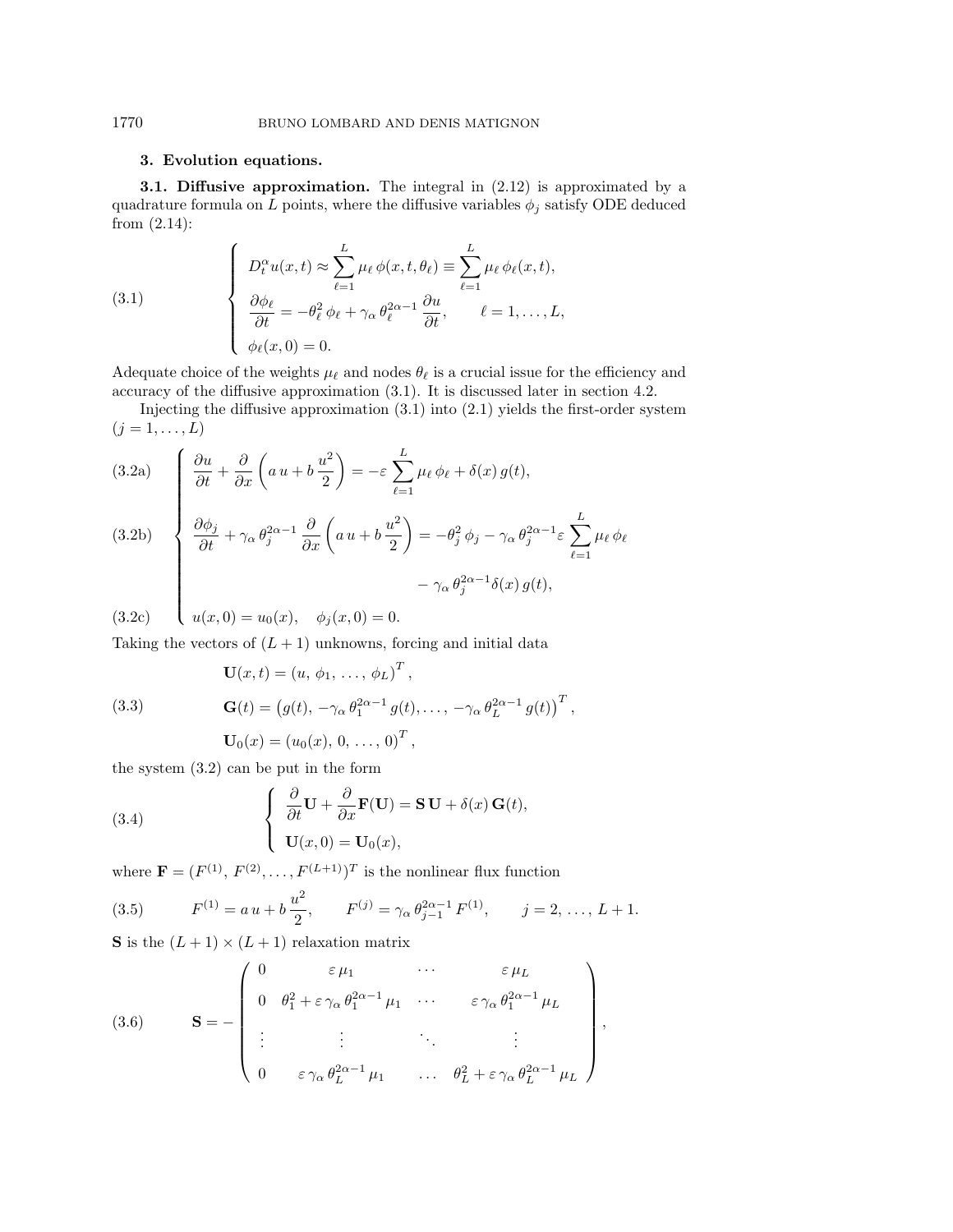containing the coefficients of the diffusive approximation  $(3.1)$ . The size of U—and hence the number of computational arrays—increases linearly with the number of diffusive variables, which renders crucial the choice of a small value of L.

<span id="page-7-2"></span>3.2. Properties. Some elementary properties are stated about the evolution equations [\(3.2\)](#page-6-1) and the system [\(3.4\)](#page-6-2). First, applying Fourier transforms in time and space to  $(3.2)$  provides the same dispersion relation as in  $(2.7)$  or  $(2.9)$ . The only modification concerns  $\chi$ : instead of [\(2.8\)](#page-4-6), the symbol of the diffusive operator is

<span id="page-7-3"></span>(3.7) 
$$
\tilde{\chi}(\omega) = \gamma_{\alpha} i\omega \sum_{\ell=1}^{L} \mu_{\ell} \frac{\theta_{\ell}^{2\alpha-1}}{\theta_{\ell}^{2} + i\omega}.
$$

Setting

(3.8) 
$$
K_{\alpha,L} = \gamma_{\alpha} \sum_{\ell=1}^{L} \mu_{\ell} \theta_{\ell}^{2\alpha-1},
$$

one has

<span id="page-7-4"></span>(3.9) 
$$
\tilde{\chi}(\omega) \underset{0}{\sim} K_{\alpha,L} i\omega, \qquad \tilde{\chi}(\omega) \underset{+\infty}{\sim} K_{\alpha,L}.
$$

These limit cases differ from the low-frequency and high-frequency behaviors of the exact symbol [\(2.8\)](#page-4-6).

Second, the hyperbolicity of the homogeneous system obtained with  $S = 0$  in [\(3.4\)](#page-6-2) is analyzed.

PROPOSITION 3.1. The system  $(3.4)$  is hyperbolic but not strictly hyperbolic.

<span id="page-7-0"></span>*Proof.* The eigenvalues  $\zeta_{\ell}$  of the Jacobian matrix  $\mathbf{J} = \frac{\partial \mathbf{F}}{\partial \mathbf{U}}$  are real:

(3.10) 
$$
\zeta_1 = a + b u, \qquad \zeta_{\ell} = 0 \quad (\ell = 2, ..., L + 1).
$$

If  $a + bu \neq 0$ , then the matrice of eigenvectors  $\mathbf{R} = (\mathbf{r}_1|\mathbf{r}_2|\dots|\mathbf{r}_{L+1})$  and its inverse  $\mathbf{R}^{-1}$  are

<span id="page-7-1"></span>(3.11) 
$$
\mathbf{R} = \begin{pmatrix} 1 & 0 & \cdots & 0 \\ \gamma_{\alpha} \theta_1^{2\alpha - 1} & 1 & \\ \vdots & & \ddots & \\ \gamma_{\alpha} \theta_L^{2\alpha - 1} & & & 1 \end{pmatrix}, \quad \mathbf{R}^{-1} = \begin{pmatrix} 1 & 0 & \cdots & 0 \\ -\gamma_{\alpha} \theta_1^{2\alpha - 1} & 1 & \\ \vdots & & \ddots & \\ -\gamma_{\alpha} \theta_L^{2\alpha - 1} & & & 1 \end{pmatrix}.
$$

If  $a + bu \neq 0$ , then  $\mathbf{R} = \mathbf{R}^{-1} = \mathbf{I}_{L+1}$ , where **I** is the identity matrix.

From [\(3.10\)](#page-7-0) and [\(3.11\)](#page-7-1), it follows that the characteristic fields satisfy

(3.12) 
$$
\nabla \zeta_1 = b, \qquad \nabla \zeta_\ell = 0, \quad \ell = 1, \ldots, L.
$$

Consequently, there exists one genuinely nonlinear wave if  $b \neq 0$  (shock wave or rarefaction wave) and L linearly degenerate waves (contact discontinuities).

Third, we examine the energy of the system  $(3.2)$  without forcing:  $g(t) = 0$ . For this purpose, a quadrature formula of the extended diffusive representation [\(2.18\)](#page-5-4) is

 $\Box$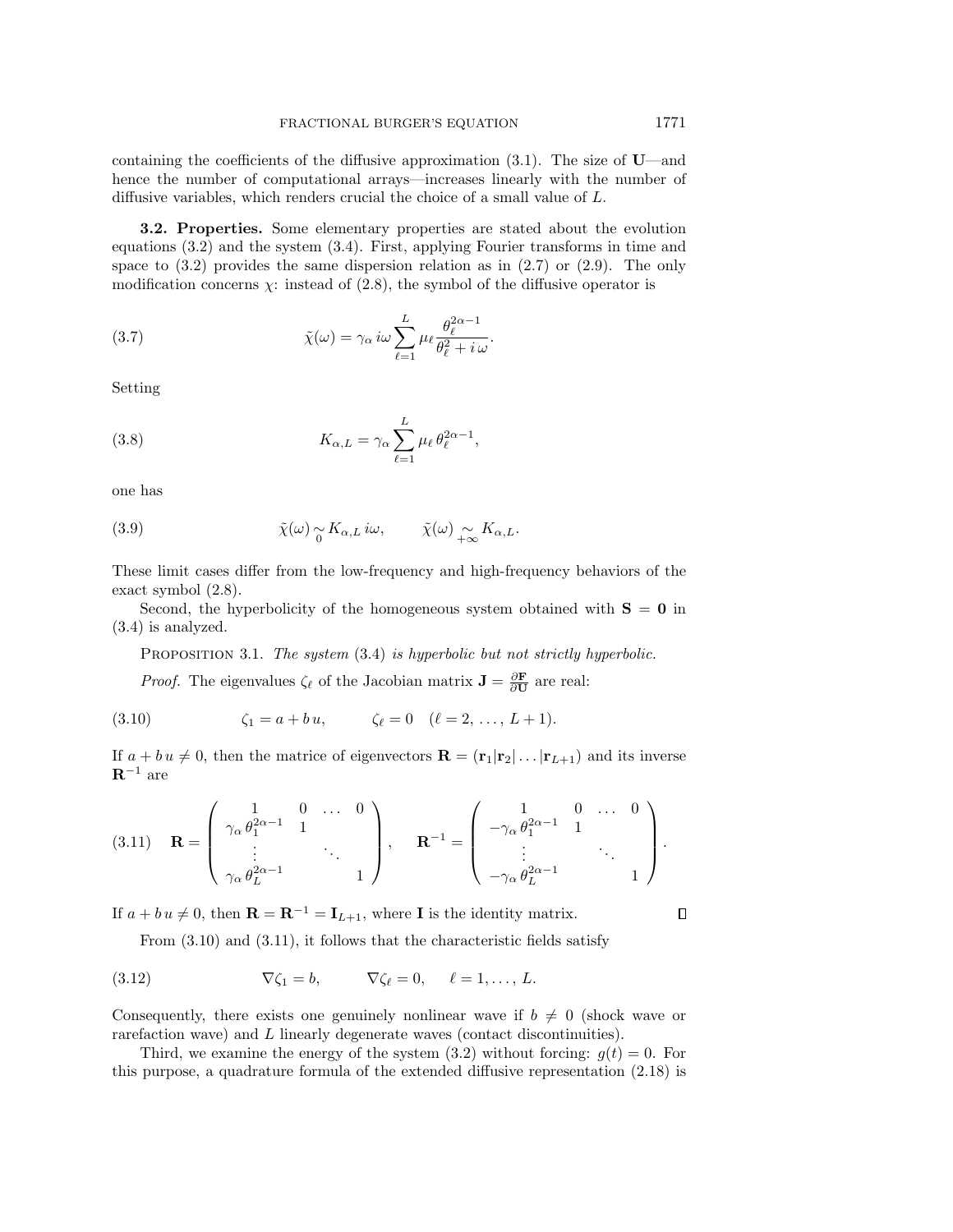introduced, with  $\psi_{\ell}(x, t) = \psi(x, t, \theta_{\ell})$ :

<span id="page-8-0"></span>(3.13) 
$$
\begin{cases}\nD_t^{\alpha} u(x,t) \approx \sum_{\ell=1}^L \mu_{\ell} \frac{\partial \psi_{\ell}}{\partial t} = \sum_{\ell=1}^L \mu_{\ell} \left( -\theta_{\ell}^2 \psi_{\ell} + \gamma_{\beta} \theta_{\ell}^{1-2\beta} u \right), \\
\frac{\partial \psi_{\ell}}{\partial t} = -\theta_{\ell}^2 \psi_{\ell} + \gamma_{\beta} \theta_{\ell}^{1-2\beta} u, \qquad \ell = 1, ..., L, \\
\psi_{\ell}(x,0) = \gamma_{\beta} \frac{u_0(x)}{\theta_{\ell}^{1+2\beta}}.\n\end{cases}
$$

PROPOSITION 3.2 (decrease of energy). Let u be a  $C^1$  in space and time solution of [\(3.2\)](#page-6-1), and

<span id="page-8-3"></span>(3.14)  
\n
$$
\mathcal{E} = \mathcal{E}_1 + \mathcal{E}_2,
$$
\n
$$
\mathcal{E}_1 = \frac{1}{2} \int_{\mathbb{R}} u^2 dx,
$$
\n
$$
\mathcal{E}_2 = \frac{1}{2} \sum_{\ell=1}^{L} \int_{\mathbb{R}} \frac{\varepsilon}{\gamma_\alpha} \mu_\ell \theta_\ell^{3-2\alpha} \psi_\ell^2 dx,
$$

where the  $\psi_{\ell}$  satisfy [\(3.13\)](#page-8-0). Without forcing, one has

(3.15) 
$$
\frac{d\mathcal{E}}{dt} = -\sum_{\ell=1}^{L} \int_{\mathbb{R}} \frac{\varepsilon}{\gamma_{\alpha}} \mu_{\ell} \theta_{\ell}^{1-2\alpha} \left(\frac{\partial \psi_{\ell}}{\partial t}\right)^2 dx.
$$

<span id="page-8-4"></span>*Proof.* One introduces the flux function  $f$  and the Hamiltonian  $H$ ,

(3.16) 
$$
f(u) = au + b\frac{u^2}{2}, \quad H(u) = a\frac{u^2}{2} + b\frac{u^3}{3}.
$$

Equation  $(2.1)$  and the extended diffusive approximation  $(3.13)$  yield the system

(3.17a)
$$
\begin{cases}\n\frac{\partial u}{\partial t} + \frac{\partial}{\partial x} f(u) + \varepsilon z = 0, \\
\frac{L}{\gamma - \sum_{u \in \mathcal{U}} \frac{\partial \psi_{\ell}}{\partial x}}\n\end{cases}
$$

<span id="page-8-1"></span>(3.17b) 
$$
\left\{\n \begin{array}{c}\n z = \sum_{\ell=1}^{L} \mu_{\ell} \frac{\partial \psi_{\ell}}{\partial t},\n \end{array}\n\right.
$$

(3.17c) 
$$
\frac{\partial \psi_{\ell}}{\partial t} = -\theta_{\ell}^2 \psi_{\ell} + \gamma_{\beta} \theta_{\ell}^{1-2\beta} u, \qquad \ell = 1, \ldots, L,
$$

Taking the product of  $(3.17a)$  with u and integrating over  $\mathbb R$  gives

<span id="page-8-2"></span>(3.18) 
$$
\underbrace{\int_{\mathbb{R}} u \frac{\partial u}{\partial t} dx}_{A} + \underbrace{\int_{\mathbb{R}} u \frac{\partial}{\partial x} f(u) dx}_{B} + \underbrace{\int_{\mathbb{R}} \varepsilon u z dx}_{C} = 0.
$$

The term A in [\(3.18\)](#page-8-2) recovers the kinetic energy  $\mathcal{E}_1$  in [\(3.14\)](#page-8-3). For smooth solutions with compact support, the second term  $B$  vanishes:

<span id="page-8-5"></span>(3.19) 
$$
B = [H(u)]_{-\infty}^{+\infty} = 0.
$$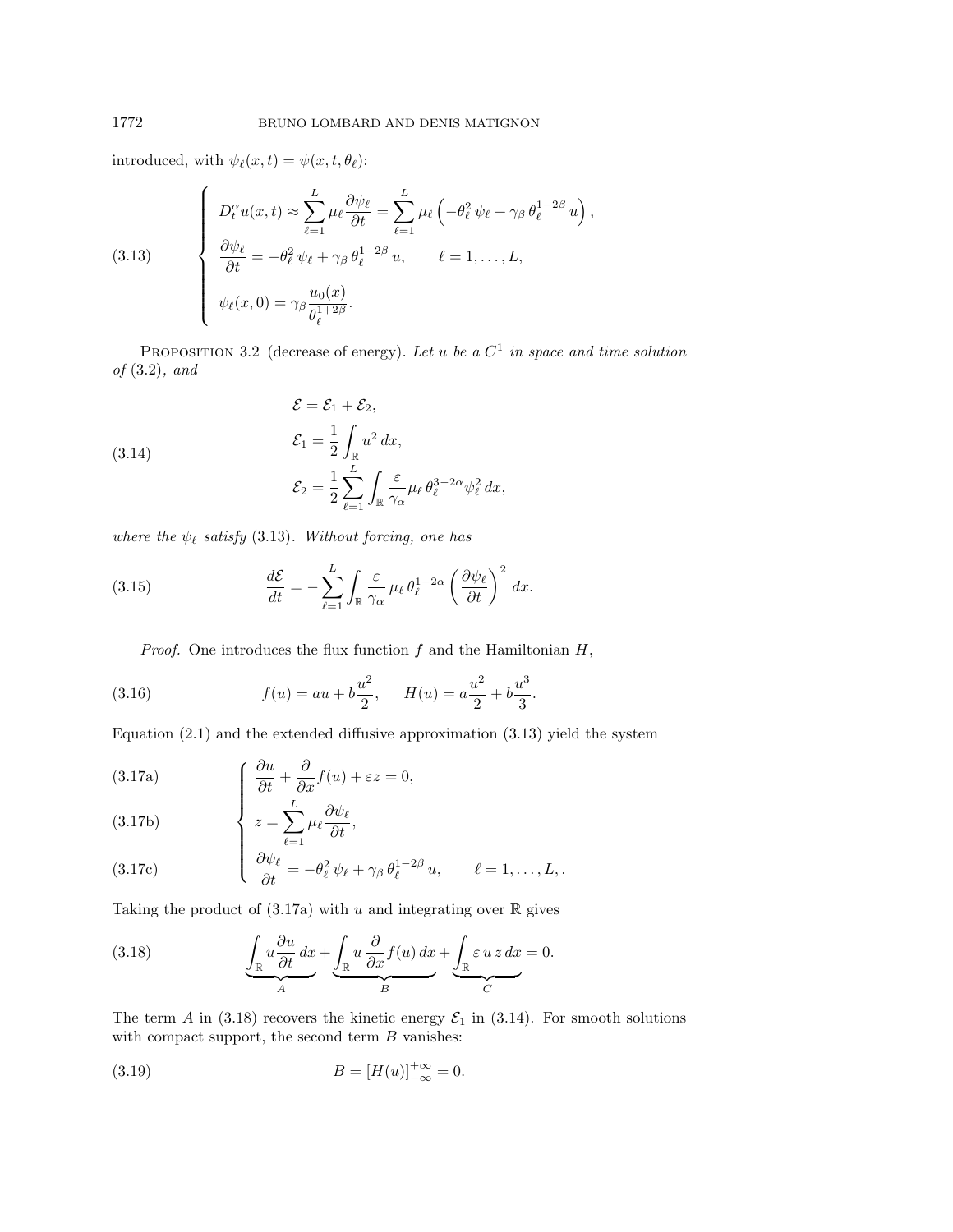Last,  $u$  and  $z$  in [\(3.18\)](#page-8-2) are expressed in terms of the extended diffusive variables [\(3.17b\)](#page-8-1)–[\(3.17c\)](#page-8-1), and  $\beta$  is replaced by  $1 - \alpha$ . Since  $\gamma_{1-\alpha} = \gamma_{\alpha}$ , one obtains

$$
\begin{array}{rcl}\nC & = & \displaystyle\int_{\mathbb{R}} \frac{\varepsilon}{\gamma_{\alpha}} \theta_{\ell}^{1-2\alpha} \left( \frac{\partial \psi_{\ell}}{\partial t} + \theta_{\ell}^{2} \psi_{\ell} \right) \sum_{\ell=1}^{L} \mu_{\ell} \frac{\partial \psi_{\ell}}{\partial t} \, dx \\
& = & \displaystyle\sum_{\ell=1}^{L} \int_{\mathbb{R}} \frac{\varepsilon}{\gamma_{\alpha}} \left( \mu_{\ell} \, \theta_{\ell}^{1-2\alpha} \left( \frac{\partial \psi_{\ell}}{\partial t} \right)^{2} + \theta_{\ell}^{3-2\alpha} \psi_{\ell} \frac{\partial \psi_{\ell}}{\partial t} \right) \, dx.\n\end{array}
$$

(3.20)

It follows the term  $\mathcal{E}_2$  in [\(3.14\)](#page-8-3) and the decrease rate in [\(3.15\)](#page-8-4), which concludes the proof. П

Two remarks are raised by Proposition [3.2:](#page-8-4)

- The existence of a decreasing energy is conditional. Positivity of weights and nodes  $\mu_{\ell}$  and  $\theta_{\ell}$  is indeed required to ensure that  $\mathcal{E}_2$  is a definite positive quadratic form [\(3.14\)](#page-8-3) and to obtain  $\frac{d\mathcal{E}}{dt} \leq 0$  [\(3.15\)](#page-8-4). This positivity requirement is crucial for the well-posedness of [\(3.2\)](#page-6-1) and is examined in detail in section [4.2.](#page-11-0)
- $\bullet$   $C^1$  smoothness of the solution in both space and time was assumed. In the case where a shock occurs (for instance, if  $\varepsilon = 0$ ), then the term B in [\(3.19\)](#page-8-5) no longer vanishes. It is replaced by  $[u]^3/12 < 0$ , where  $[u] < 0$  refers to the jump  $u(x_s^+, t) - u(x_s^-, t)$ , and  $x_s(t)$  is the location of the shock. The decrease of energy is then the sum of two terms: a term proportional to  $\varepsilon$  (due to intrinsic attenuation) and a term due to the occurence of shocks. To the best of our knowledge, there is still no theoretical results to predict the existence of shocks in the case  $\varepsilon \neq 0$ . Numerical experiments performed in section [6.4](#page-17-0) are a preliminary exploration of this property.

The fourth and last property concerns the eigenvalues of the relaxation matrix S in [\(3.6\)](#page-6-3).

**PROPOSITION** 3.3. Let us assume that the nodes  $\theta_{\ell}$  in [\(3.1\)](#page-6-1) are sorted in increasing order,

$$
0 < \theta_1 < \theta_2 < \cdots < \theta_L
$$

and that the weights are positive:  $\mu_{\ell} > 0$ . Then 0 is a simple eigenvalue of S. Moreover, the L nonzero eigenvalues  $\lambda_{\ell}$  of S are real negative and satisfy

<span id="page-9-0"></span>
$$
(3.21) \qquad \lambda_L < -\theta_L^2 < \dots < -\theta_{\ell+1}^2 < \lambda_{\ell} < -\theta_{\ell}^2 < \dots < \lambda_1 < -\theta_1^2 < 0.
$$

The proof is given in Appendix [D.](#page-23-0) Three remarks are raised by Proposition [3.3:](#page-9-0) 1. For  $L = 1$ , the eigenvalue is explicitly known:

(3.22) 
$$
\lambda_1 = -\theta_1^2 - \varepsilon \gamma_\alpha \theta_1^{2\alpha - 1} \mu_1.
$$

2. A lower bound of the spectral radius of S is obtained:

<span id="page-9-1"></span>
$$
(3.23)\t\t\t\t\t\t\varrho(\mathbf{S}) > \theta_L^2.
$$

3. As in Proposition [3.2,](#page-8-4) the positivity of the weights  $\mu_{\ell}$  is a crucial hypothesis. In the contrary case, one observes numerically that the eigenvalues of S do not satisfy [\(3.21\)](#page-9-0). Moreover, complex conjugate roots can be obtained.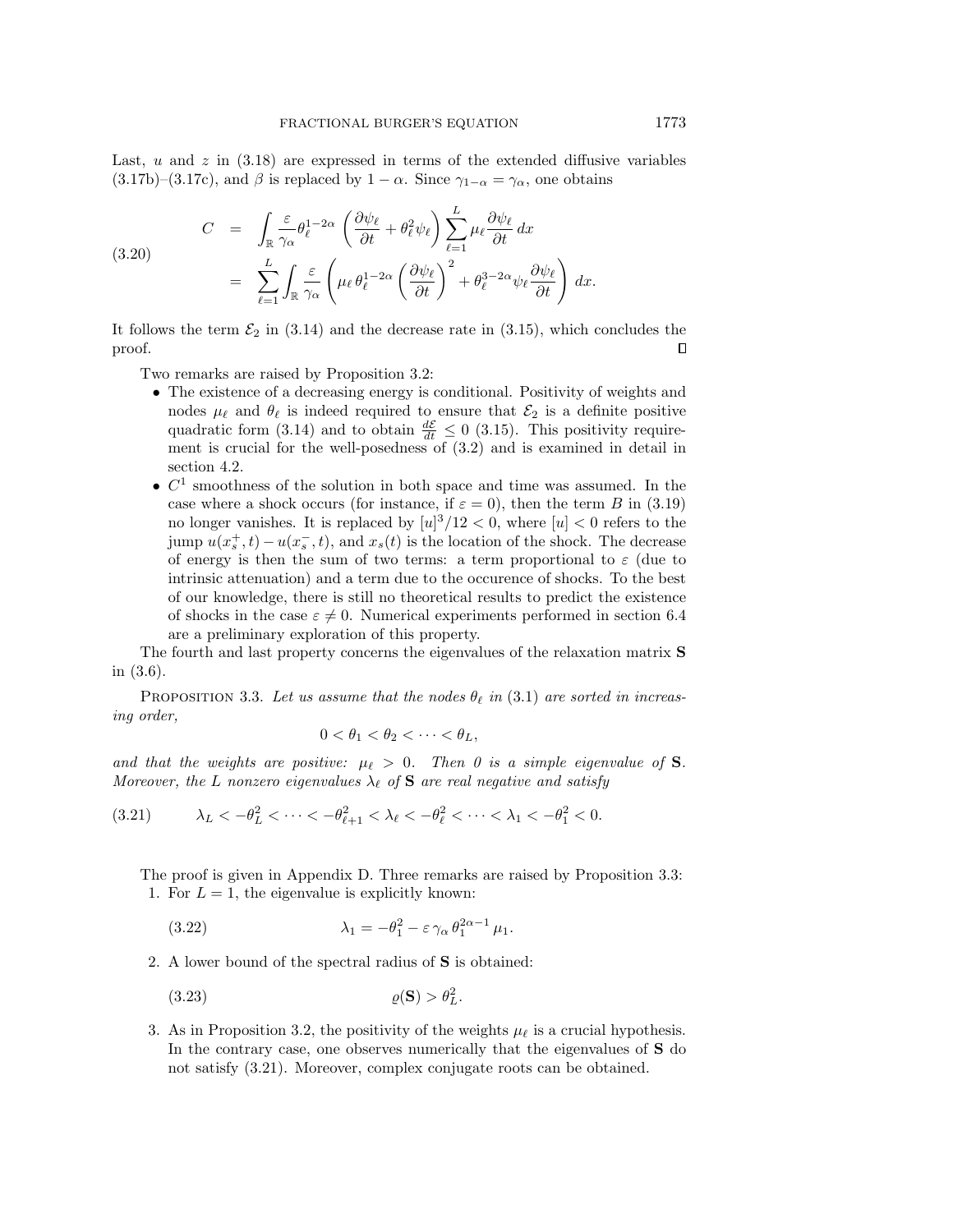### <span id="page-10-0"></span>4. Numerical modeling.

<span id="page-10-6"></span>4.1. Numerical scheme. In order to integrate the system [\(3.4\)](#page-6-2), one introduces a uniform mesh size  $\Delta x$  and a variable time step  $\Delta t_n$ . The approximation of the exact solution  $\mathbf{U}(x_j = j \Delta x, t_n = t_{n-1} + \Delta t_n)$  is denoted by  $\mathbf{U}_j^n$ . Unsplit integration of [\(3.4\)](#page-6-2) is not optimal, because the stability condition typically implies [\[28\]](#page-26-14)

(4.1) 
$$
\Delta t_n \leq \min\left(\frac{\Delta x}{a_{\max}^n}, \frac{2}{\varrho(\mathbf{S})}\right),
$$

where  $a_{\text{max}}^n = a + b \max(u_j^n)$  is the maximum numerical velocity at time  $t_n$ . As shown in Proposition [3.3,](#page-9-0) the spectral radius of the relaxation matrix  $\rho(S)$  grows with the maximal node of quadrature [\(3.23\)](#page-9-1), penalizing the standard CFL condition. Moreover, solving directly [\(3.4\)](#page-6-2) requires one to build an adequate scheme for the full system with source term.

Splitting. A more efficient strategy is adopted here. Equation  $(3.4)$  is split into a hyperbolic step,

<span id="page-10-1"></span>(4.2) 
$$
\frac{\partial}{\partial t} \mathbf{U} + \frac{\partial}{\partial x} \mathbf{F}(\mathbf{U}) = \mathbf{0},
$$

and a relaxation step,

<span id="page-10-2"></span>(4.3) 
$$
\frac{\partial}{\partial t} \mathbf{U} = \mathbf{S} \mathbf{U} + \delta(\mathbf{x}) \mathbf{G}(\mathbf{t}).
$$

The discrete operators to solve [\(4.2\)](#page-10-1) and [\(4.3\)](#page-10-2) are denoted by  $H_a$  and  $H_b$ , respectively. The Strang splitting [\[28,](#page-26-14) [26\]](#page-26-20) is then used between  $t_n$  and  $t_{n+1}$ , solving successively [\(4.2\)](#page-10-1) and [\(4.3\)](#page-10-2) with adequate time increments:

<span id="page-10-3"></span>(4.4)  
\n• 
$$
\mathbf{U}_{j}^{(1)} = \mathbf{H}_{b} \left( \frac{\Delta t_{n}}{2} \right) \mathbf{U}_{j}^{n},
$$
  
\n•  $\mathbf{U}_{j}^{(2)} = \mathbf{H}_{a} \left( \Delta t_{n} \right) \mathbf{U}_{j}^{(1)},$   
\n•  $\mathbf{U}_{j}^{n+1} = \mathbf{H}_{b} \left( \frac{\Delta t_{n}}{2} \right) \mathbf{U}_{j}^{(2)}.$ 

Provided that  $H_a$  and  $H_b$  are second-order accurate and stable operators, the timemarching [\(4.4\)](#page-10-3) gives a second-order accurate approximation of the original equation [\(3.4\)](#page-6-2).

*Hyperbolic step.* The homogeneous equation  $(4.2)$  is solved by a conservative scheme for nonlinear hyperbolic PDE:

<span id="page-10-4"></span>(4.5)  
\n
$$
u_j^{n+1} = u_j^n - \frac{\Delta t_n}{\Delta x} \left( F_{j+1/2}^{(1)} - F_{j-1/2}^{(1)} \right),
$$
\n
$$
\phi_{j,\ell}^{n+1} = \phi_{j,\ell}^n - \gamma_\alpha \theta_\ell^{2\alpha - 1} \frac{\Delta t_n}{\Delta x} \left( F_{j+1/2}^{(1)} - F_{j-1/2}^{(1)} \right), \qquad \ell = 1, \dots, L,
$$

where  $F_{i+1}^{(1)}$  $j_{j\pm1/2}^{(1)}$  is the numerical flux function of the advection-Burger's part in [\(3.2a\)](#page-6-4). In practice, a second-order TVD scheme with monotonized centered limiter is used in our numerical experiments [\[28\]](#page-26-14). The stability analysis of [\(4.5\)](#page-10-4) yields the optimal CFL condition

<span id="page-10-5"></span>(4.6) 
$$
\Upsilon = \frac{a_{\text{max}}^n \Delta t_n}{\Delta x} \le 1.
$$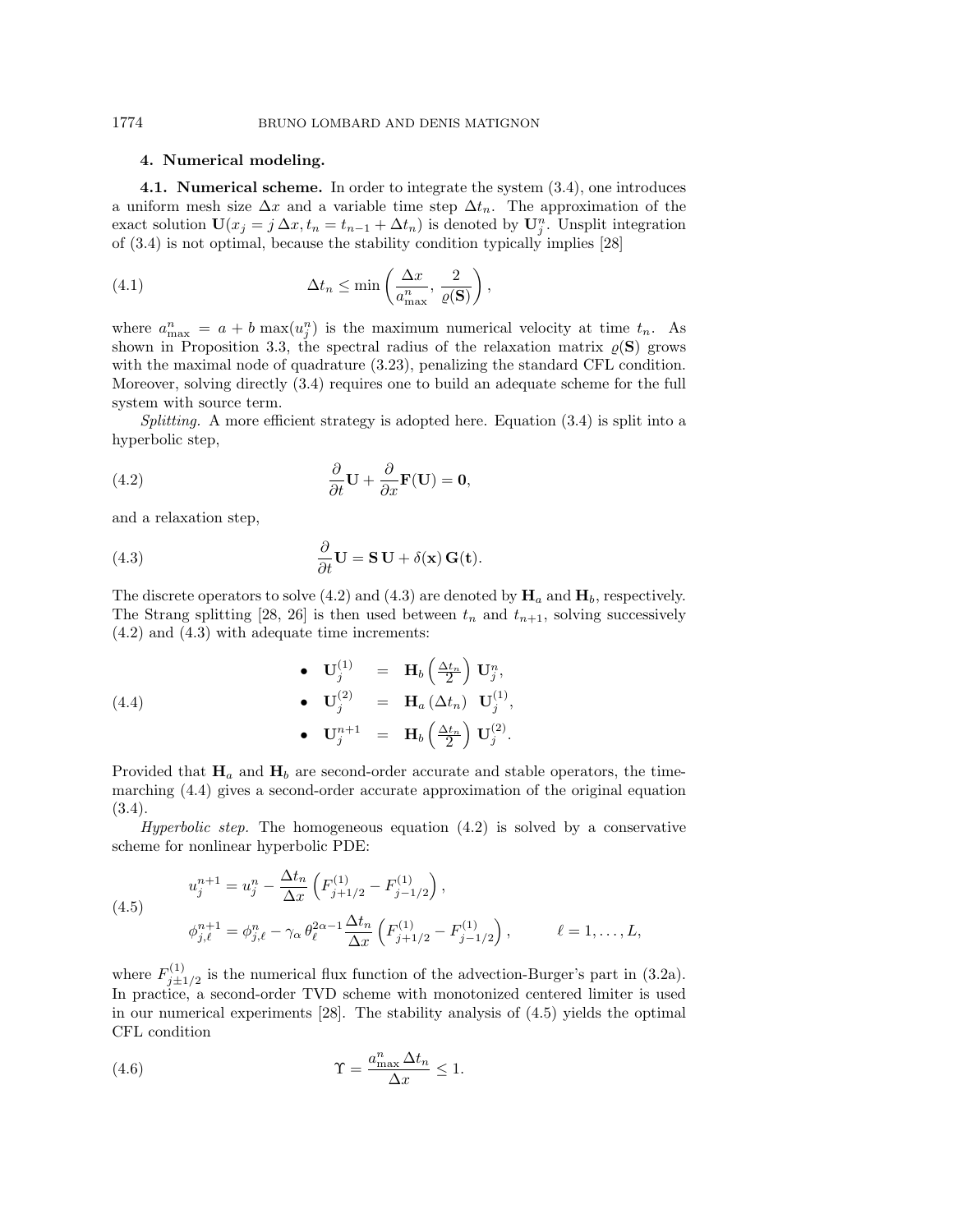Relaxation step. Since  $\varepsilon$  and the quadrature coefficients  $\mu_{\ell}$ ,  $\theta_{\ell}$  do not vary with time, S is constant in time and the relaxation step [\(4.3\)](#page-10-2) can be solved exactly. Without forcing, one obtains

<span id="page-11-1"></span>(4.7) 
$$
\mathbf{H}_b\left(\frac{\Delta t}{2}\right)\mathbf{U}_j = e^{\mathbf{S}\frac{\Delta t}{2}}\mathbf{U}_j.
$$

The matrix exponential is computed numerically using a  $(6, 6)$  Padé approximation in the scaling and squaring method [\[38\]](#page-26-21). Since  $\mu_{\ell} > 0$ , Proposition [3.3](#page-9-0) ensures that the eigenvalues of S are real negative; as a consequence, this approximation is stable. If the physical parameters are constant in space, as considered in the forthcoming numerical experiments, then S is constant. Therefore the computation [\(4.7\)](#page-11-1) needs to be done only once at each time step, leading to a negligible computational cost. This part of the splitting is unconditionally stable.

Properties of the coupling. The operators  $H_a$  and  $H_b$  are second-order accurate and exact, respectively. As a consequence, the Strang splitting [\(4.4\)](#page-10-3) is second-order accurate.

The global stability requirement is [\(4.6\)](#page-10-5) and is not penalized by the relaxation step. In other words, the time step only depends on the advection and Burger's coefficients in [\(3.2\)](#page-6-1). In particular,  $\Delta t_n$  does not depend on the coefficients of the diffusive representation. In practice,  $\Delta t_n$  is computed after the second iteration of  $H_b$ by [\(4.6\)](#page-10-5).

<span id="page-11-0"></span>**4.2. Quadrature coefficients.** It remains to compute the set  $\{(\mu_{\ell}, \theta_{\ell})\}$  of 2L coefficients involved in the hyperbolic step  $(4.5)$  and the relaxation step  $(4.7)$ . For this purpose, two different approaches can be employed. The most usual one is based on orthogonal polynomials, while the second approach is associated with an optimization process. Both lead to positive quadrature coefficients, which ensures the stability of [\(3.2\)](#page-6-1), as shown by Propositions [3.2](#page-8-4) and [3.3.](#page-9-0) Here we will combine these two approaches: Gaussian formulae yield initial values of the coefficients, and then optimization with constraint is applied.

Gaussian quadrature. Various orthogonal polynomials can be used to evaluate the improper integral [\(2.12\)](#page-5-0) introduced by the diffusive representation of fractional derivatives. Historically, the first one has been proposed in [\[52\]](#page-26-18), where a Gauss–Laguerre quadrature is chosen. Its slow convergence was highlighted and then corrected in [\[15\]](#page-25-8) with a Gauss–Jacobi quadrature. This latter method has been modified in  $[4]$ , where alternative weight functions are introduced, yielding an improved discretization of the diffusive variable owing to the use of an extended interpolation range. Following this latter modified Gauss–Jacobi approach, while omitting the time and space coordinates for the sake of brevity, the improper integral [\(2.12\)](#page-5-0) is then recast as

<span id="page-11-2"></span>(4.8) 
$$
\int_0^{+\infty} \phi(\theta) d\theta = \int_{-1}^{+1} \left(1 - \tilde{\theta}\right)^{\beta} \left(1 + \tilde{\theta}\right)^{\delta} \tilde{\phi}(\tilde{\theta}) d\tilde{\theta} \simeq \sum_{\ell=1}^L \tilde{\mu}_{\ell} \tilde{\phi}(\tilde{\theta}_{\ell}),
$$

with the modified diffusive variable  $\tilde{\phi}$  defined as

$$
\tilde{\phi}(\tilde{\theta}) = \frac{4}{\left(1 - \tilde{\theta}\right)^{\beta - 1} \left(1 + \tilde{\theta}\right)^{\delta + 3}} \phi \left(\left(\frac{1 - \tilde{\theta}}{1 + \tilde{\theta}}\right)^2\right),
$$

and where the weights and nodes  $\{(\tilde{\mu}_{\ell}, \tilde{\theta}_{\ell})\}$  are computed by standard routines [\[16\]](#page-25-15). According to the analysis of [\[4,](#page-25-9) section 4], an optimal choice for the coefficients in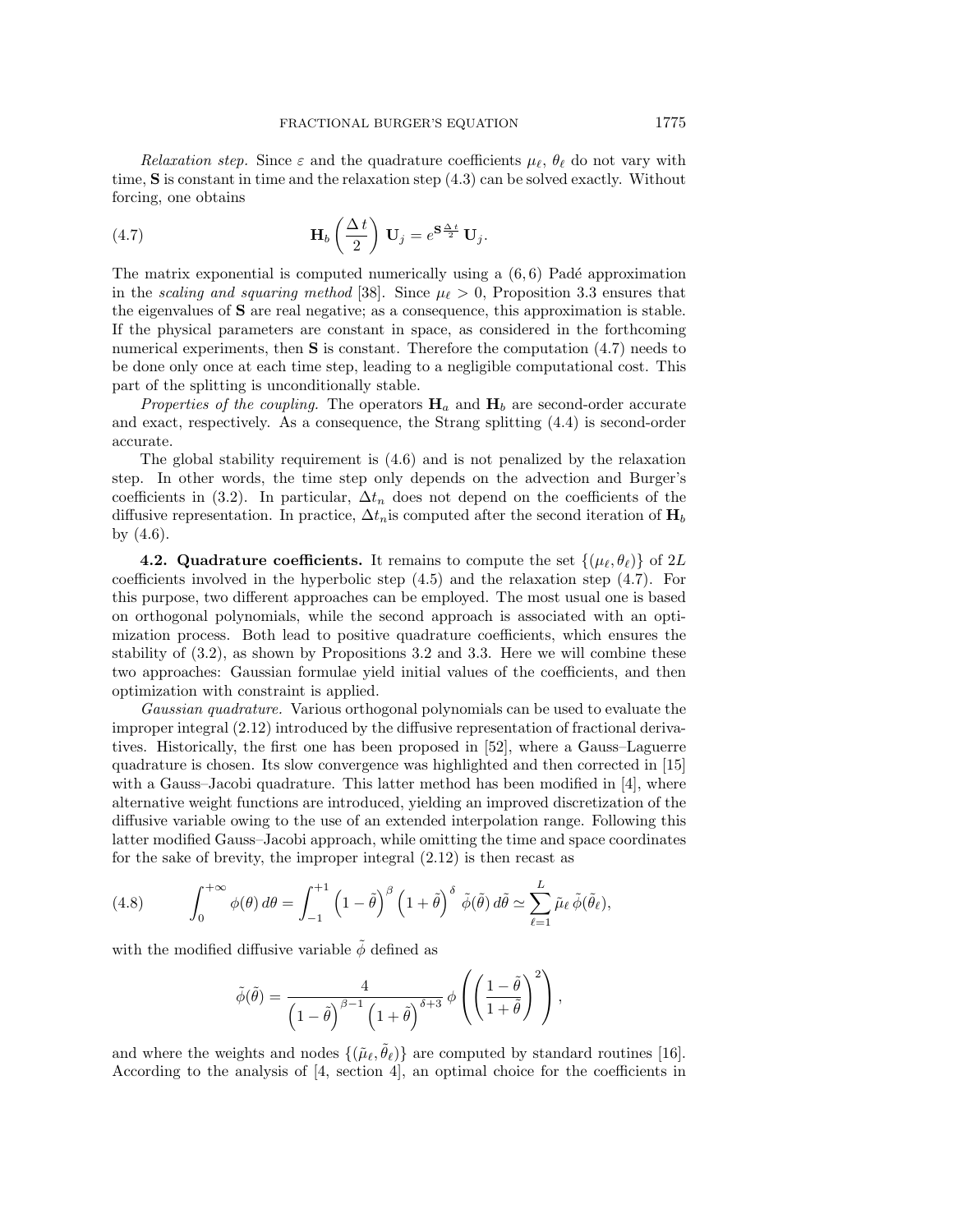$(4.8)$  is  $\beta = 2\overline{\alpha} + 1$  and  $\delta = -(2\overline{\alpha}-1)$ , with  $\overline{\alpha} = 2\alpha - 1$ . Equating the series [\(4.8\)](#page-11-2) and [\(3.1\)](#page-6-1) that both approximate the term [\(2.12\)](#page-5-0), the quadrature coefficients are deduced:

<span id="page-12-1"></span>(4.9) 
$$
\mu_{\ell} = \frac{4 \tilde{\mu}_{\ell}}{\left(1 - \tilde{\theta}_{\ell}\right)^{\beta - 1} \left(1 + \tilde{\theta}_{\ell}\right)^{\delta + 3}}, \qquad \theta_{\ell} = \left(\frac{1 - \tilde{\theta}_{\ell}}{1 + \tilde{\theta}_{\ell}}\right)^{2}.
$$

Optimization quadrature. As said in section [3.2,](#page-7-2) the dispersion relation of the fractional PDE [\(2.1\)](#page-3-2) and of its diffusive approximation [\(3.2\)](#page-6-1) differs only in the symbols [\(2.8\)](#page-4-6) and [\(3.7\)](#page-7-3) of the pseudodifferential operators. Equating these quantities provides a means to estimate the quadrature coefficients. It is recalled that the low-frequency and high-frequency limits of  $\chi$  and  $\tilde{\chi}$  differ; see [\(3.9\)](#page-7-4). Consequently, the optimization procedure proposed here is valid only over a limited frequency range.

For a given number K of angular frequencies  $\omega_k$ , one defines the objective function

<span id="page-12-0"></span>(4.10) 
$$
\mathcal{J}_{L,K}(\{\mu_{\ell}, \theta_{\ell})\}) = \sum_{k=1}^{K} \left| \frac{\tilde{\chi}(\omega_k)}{\chi(\omega_k)} - 1 \right|^2
$$

$$
= \sum_{k=1}^{K} \left| \gamma_{\alpha} \sum_{\ell=1}^{L} \mu_{\ell} \theta_{\ell}^{2\alpha - 1} \frac{(i\omega_k)^{1-\alpha}}{\theta_{\ell}^2 + i\omega_k} - 1 \right|^2
$$

to be minimized w.r.t parameters  $(\mu_{\ell}, \theta_{\ell})$  for  $\ell = 1, \ldots, L$ . A straightforward linear minimization of  $(4.10)$  may lead to some negative parameters  $[5, 6]$  $[5, 6]$ , so that a nonlinear optimization with the positivity constraints  $\mu_{\ell} \geq 0$  and  $\theta_{\ell} \geq 0$  is preferred.

An additional constraint is induced by the exponential of the matrix  $S$  in [\(4.7\)](#page-11-1). As noticed in [\(3.23\)](#page-9-1), large values of  $\theta_{\ell}$  yield a large spectral radius of S. In this case, the "scaling and squaring method" used to compute the exponential [\(4.7\)](#page-11-1) may be unstable. An additional constraint  $\theta_\ell \leq \theta_{\text{max}}$  is therefore introduced to avoid the algorithm diverging.

The problem of minimization is nonlinear and nonquadratic w.r.t. abscissae  $\theta_{\ell}$ . To solve it, we use the algorithm SolvOpt [\[27\]](#page-26-22) based on the iterative Shor's method [\[47\]](#page-26-23). This method can be applied to a large class of functions, and in particular to [\(4.10\)](#page-12-0). It has been validated and applied to various applications; see, e.g., [\[46\]](#page-26-24) and references therein.

As for any local algorithm, Shor's method must be initialized with care. The initial values  $\mu_{\ell}^0$  and  $\theta_{\ell}^0$  are obtained by the modified Jacobi method [\(4.9\)](#page-12-1) for  $\ell =$  $1, \ldots, L$ . Doing so, the required positivity constraints are satisfied by the initial guesses, which are admissible solutions to [\(4.10\)](#page-12-0).

Finally, the angular frequencies  $\omega_k$  for  $k = 1, ..., K$  in [\(4.10\)](#page-12-0) are chosen linearly on a logarithmic scale over a given optimization band  $[\omega_{\min}, \omega_{\max}]$ , i.e.,

(4.11) 
$$
\omega_k = \omega_{\min} \left( \frac{\omega_{\max}}{\omega_{\min}} \right)^{\frac{k-1}{K-1}}.
$$

In forthcoming numerical experiments, we use  $\omega_{\rm min} = \omega_c/10$  and  $\omega_{\rm max} = 10 \times \omega_c$ . The parameter  $\theta_{\text{max}}$  is set to  $\theta_{\text{max}} = 100 \omega_{\text{max}}$ . The number of angular frequencies is chosen equal to  $K = 2L$ .

There is no theoretical argument justifying the choice of the interval  $[\omega_{\rm min} =$  $\omega_c/10$ ,  $\omega_{\text{max}} = 10 \times \omega_c$ . It is only a reasonable choice, which can be sharpened depending on the application at hand. For instance, let us consider the simulation of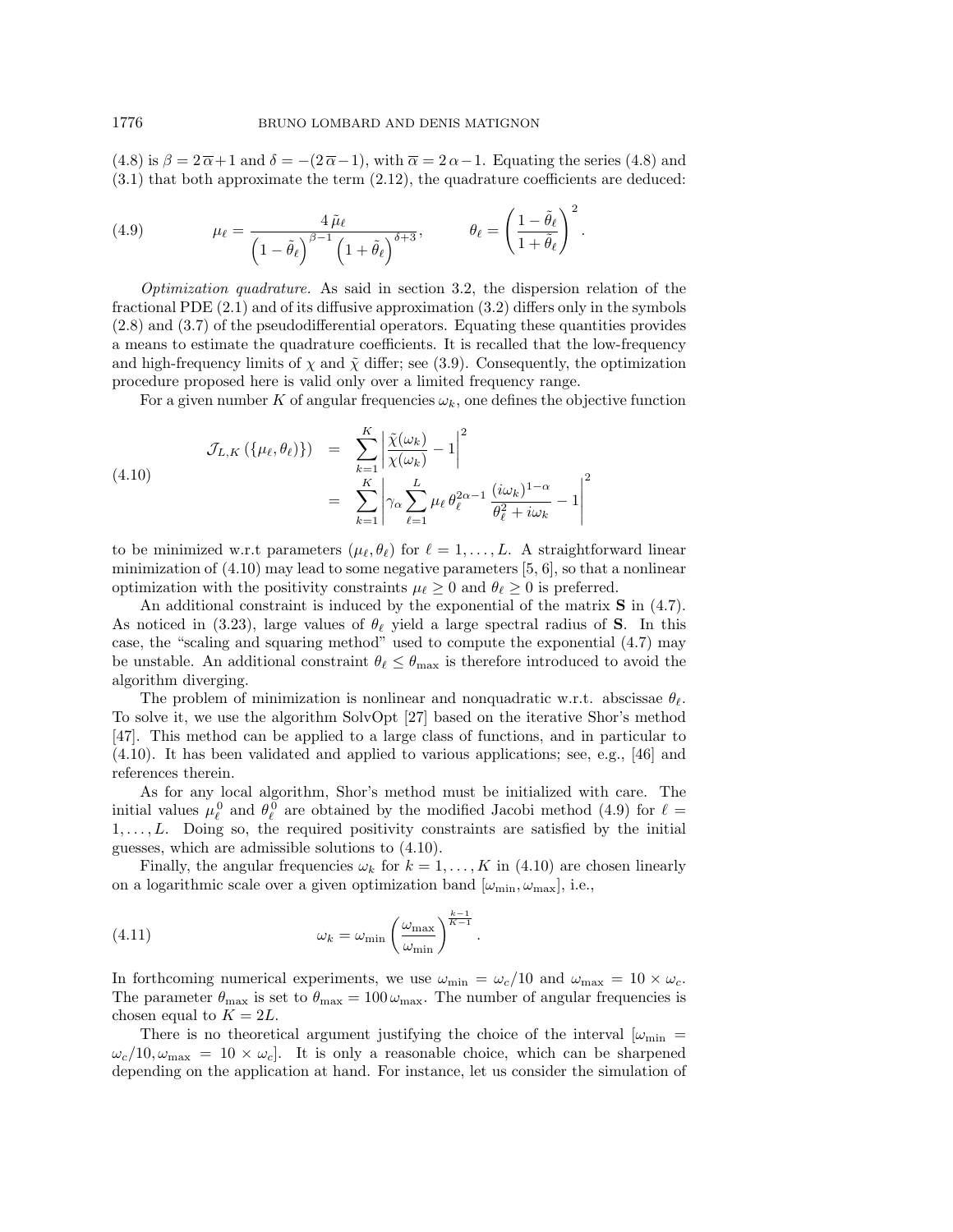<span id="page-13-0"></span>

Fig. 2. Comparison between the dispersion curves of the fractional model [\(2.1\)](#page-3-2) and of the diffusive model [\(3.2\)](#page-6-1). The parameters are  $a = 300$  m/s,  $b = 0$ ,  $\varepsilon = 1$  s<sup> $\alpha - 1$ </sup>,  $\alpha = 1/3$ ,  $1/2$ , and 0.7, and  $L = 4$  diffusive variables. The quadrature coefficients are obtained with the optimization procedure. The horizontal dotted line denotes the sound velocity a. The vertical dotted lines denote the range of optimization.

resonators in musical acoustics [\[2\]](#page-25-14): then, the optimization range must be included in the range of interest lying in the audible spectrum [20 Hz, 20 kHz].

Concerning the upper limit of optimization, high frequencies are generated when  $\varepsilon$  is small. Since the spectrum of the signal evolves, it seems strange at first glance to define a given upper limit of optimization. However, this problem exists already in the choice of the spatial discretization, even in the inviscid Burger's equation. Indeed, choosing the spatial mesh  $\Delta x$  relies implicitly on the choice of a maximal sampling frequency. For higher frequencies, the number of grid nodes per wavelength is too small to give a reasonable approximation of the PDE under study, and the user assumes that this part of the signal is not useful. In other words, the choice of the upper range of optimization must be consistant with the choice of the spatial discretization.

Validation of the quadrature method. One considers a wave with a central frequency  $f_c = 150$  Hz, yielding  $\omega_c = 942.47$  rad/s [\(A.4\)](#page-22-2). The physical parameters are  $a = 300$  m/s,  $b = 0$ ,  $\varepsilon = 1$ ; various values of the fractional order  $\alpha$  are investigated  $(1/3, 1/2, \text{and } 0.7)$ . Figure [2](#page-13-0) compares the dispersion curves  $(2.9)$  obtained with the exact symbol [\(2.8\)](#page-4-6) and the diffusive symbol [\(3.7\)](#page-7-3), respectively. Optimization with constraint of positivity is implemented. The results are displayed on the range  $[\omega_{\text{min}}/5, \omega_{\text{max}} \times 5]$ . Excellent agreement is obtained on  $[\omega_{\text{min}}, \omega_{\text{max}}]$ , whatever the value of  $\alpha$ . The accuracy decreases outside the range of optimization. It follows from (i) the optimization process and (ii) the different low-frequency and high-frequency behaviors of the exact and diffusive symbols (see [\(3.9\)](#page-7-4)).

The objective function [\(4.10\)](#page-12-0) is built by minimizing the error of model  $|\frac{\tilde{\chi}(\omega)}{\chi(\omega)} - 1|$ at discrete angular frequencies  $\omega_k$ . Figure [3](#page-14-1) illustrates this error for continuous values of  $\omega$  and in the case  $\alpha = 0.5$ . In (i), the influence of the quadrature method is examined for  $L = 4$  diffusive variables. In the interval  $[\omega_{\min}, \omega_{\max}]$ , the error obtained with optimization is roughly 100 times smaller than with Gauss–Jacobi polynomials. Outside this interval, the optimized solution worsens logically.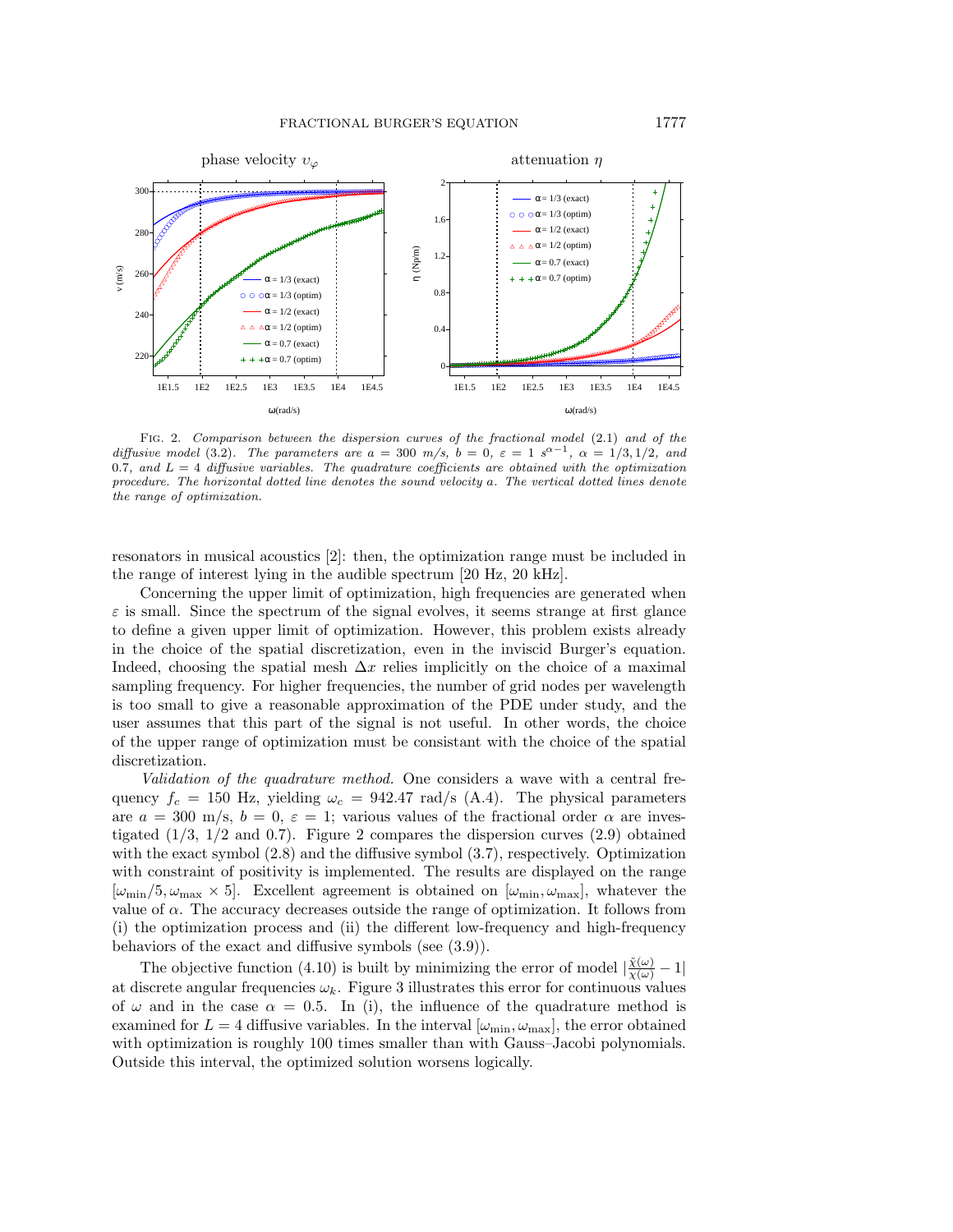<span id="page-14-1"></span>

FIG. 3. Error of model  $|\frac{\tilde{\chi}(\omega)}{\chi(\omega)}-1|$  deduced from [\(2.8\)](#page-4-6) and [\(3.7\)](#page-7-3). The parameters are  $a=300$  $m/s$ ,  $\varepsilon = 1 s^{-1/2}$ , and  $\alpha = 0.5$ . (a) Gauss-Jacobi and optimization methods are compared for  $L = 4$ diffusive variables. (b) optimization is used, and various values L are considered. The vertical dotted lines denote the range of optimization.

In Figure [3\(](#page-14-1)b), nonlinear optimization is tested for various numbers of diffusive variables:  $L = 2, 4$ , and 6. Improvement of the diffusive approximation as L increases is observed. In counterpart, the computational cost of the numerical scheme (section [4.1\)](#page-10-6) increases linearly with L. In practice, in forthcoming experiments we will use the value  $L = 4$ , which provides a relative error of model near 0.5% in the interval of optimization.

To conclude this section, let us mention that other choices of  $\omega_{\text{min}}$  and  $\omega_{\text{max}}$  have been tested. Logically, the accuracy of the optimization is degraded if the optimization range is increased. Nevertheless, the results remain much more accurate than those obtained with Gaussian quadrature.

### <span id="page-14-4"></span>5. Exact solution of the linear fractional advection.

<span id="page-14-0"></span>5.1. Particular cases  $\alpha = 1/3$  and  $\alpha = 1/2$ . We consider the case of linear advection with fractional attenuation. A boundary condition is applied and the initial conditions are null. Taking  $b = 0$  in [\(2.1\)](#page-3-2) leads to the system

<span id="page-14-2"></span>(5.1) 
$$
\begin{cases} \frac{\partial u}{\partial t} + a \frac{\partial u}{\partial x} + \varepsilon D_t^{\alpha} u = \delta_0(x) g(t), \quad t > 0, \\ u(x, 0) = 0, \quad x \in \mathbb{R}. \end{cases}
$$

Applying a Fourier transform in space and a Laplace transform in time to [\(5.1\)](#page-14-2) yields

(5.2) 
$$
U(k,s) = \frac{G(s)}{s + \varepsilon s^{\alpha} + iak},
$$

where s is the Laplace variable. One defines  $\lambda = (s + \varepsilon s^{\alpha})/a$ . Since Re  $s > 0$ , then  $\text{Re }\lambda > 0$ . It follows that  $1/(\lambda + ik)$  is the Laplace transform of  $\exp(-\lambda x)$  for  $x > 0$ . Consequently, one gets

<span id="page-14-3"></span>(5.3) 
$$
U(x,s) = \exp\left(-\frac{\varepsilon x}{a} s^{\alpha}\right) \exp\left(-\frac{x}{a} s\right) G(s), \quad x > 0.
$$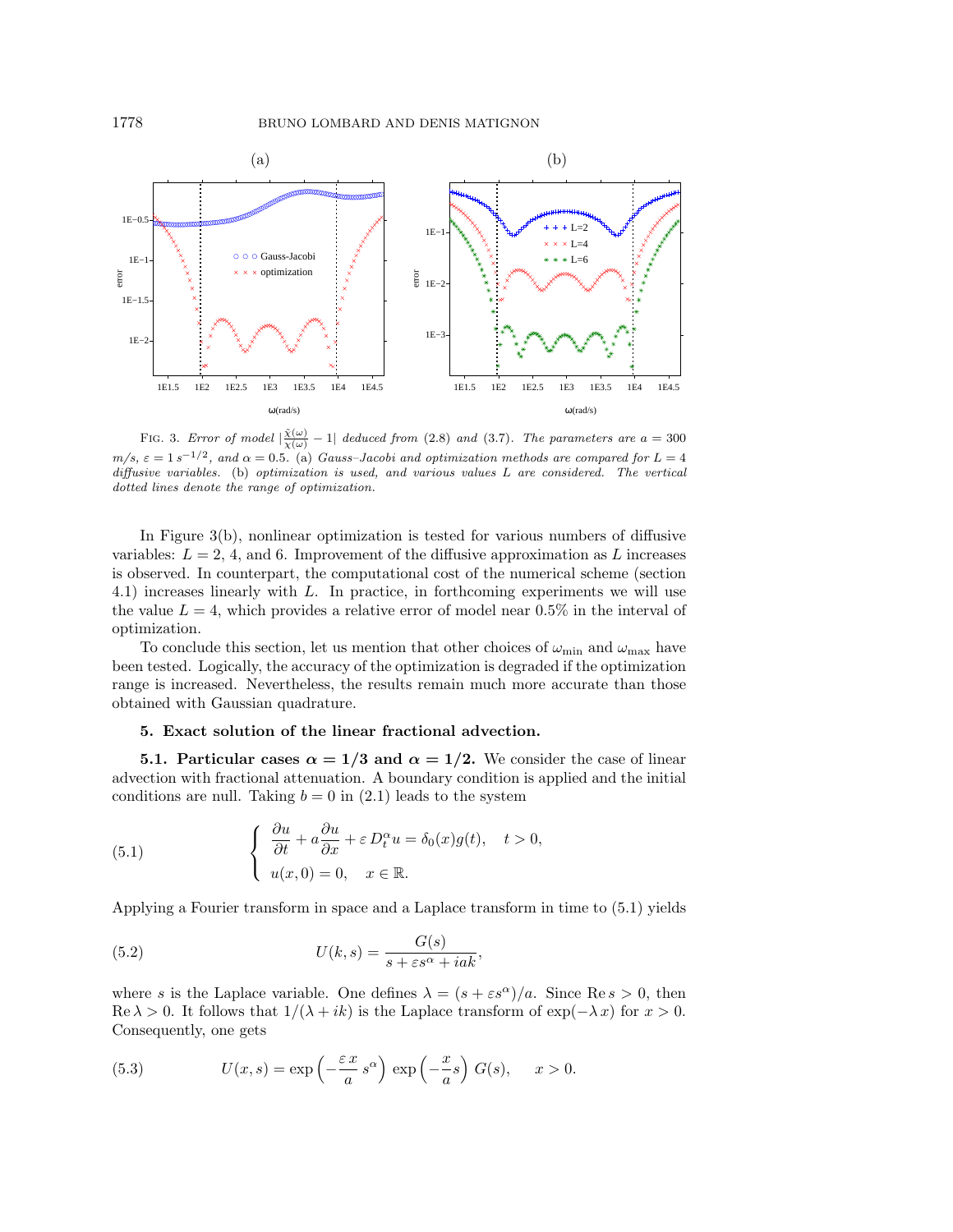Setting  $y = \frac{\varepsilon x}{a}$ , [\(5.3\)](#page-14-3) gives

<span id="page-15-2"></span>(5.4) 
$$
u(x,t) = h_{\alpha}(y,t) *_{t} g(t - \frac{x}{a}), \quad x > 0,
$$

where  $h_{\alpha}(y, t)$  is the inverse Laplace transform of exp( $-y s^{\alpha}$ ). For  $\alpha = 1/3$  and  $\alpha = 1/2$ , analytical expressions of these inverse transforms are known (see p. 120 of [\[32\]](#page-26-11)): one has

(5.5a) 
$$
\int h_{1/3}(y,t) = \frac{y}{3^{1/3} t^{4/3}} \text{Ai}\left(\frac{y}{3^{1/3} t^{1/3}}\right),
$$

<span id="page-15-1"></span>(5.5b) 
$$
\left\{ h_{1/2}(y,t) = \frac{y}{2\sqrt{\pi} t^{3/2}} \exp\left(-\frac{y^2}{4t}\right) \right\}.
$$

In [\(5.5a\)](#page-15-1), Ai is the Airy function [\[16\]](#page-25-15). The convolution product in [\(5.4\)](#page-15-2) is computed numerically by the Simpson method.

<span id="page-15-6"></span>5.2. General case. The exact solution detailed in section [5.1](#page-14-0) is very efficient numerically. But it is restricted to particular values of the fractional order  $\alpha$  and to the fractional model [\(2.1\)](#page-3-2). Here we detail an alternative approach, more tedious numerically but also more general: arbitrary values of  $\alpha$  can be handled, as well as the diffusive model [\(3.2\)](#page-6-1). To do so, Fourier transforms in time and space [\(2.5\)](#page-3-4) are applied to  $(2.1)$  or  $(3.2)$ . It gives

<span id="page-15-3"></span>(5.6) 
$$
\hat{u}(k,\omega) = -i \frac{1}{k-k_0} g(\omega) \quad \text{with} \quad k_0 = -\left(\frac{\omega}{a} - i \frac{\varepsilon}{a} \chi(\omega)\right).
$$

 $\chi$  is the symbol of the fractional PDE [\(2.8\)](#page-4-6) or the symbol of the diffusive PDE [\(3.7\)](#page-7-3). An inverse Fourier transform in space of [\(5.6\)](#page-15-3) yields

(5.7) 
$$
u(x,\omega) = -\frac{i}{2\pi} \int_{-\infty}^{+\infty} \frac{e^{ikx}}{k - k_0} dk.
$$

In the case  $x > 0$ , the residue theorem provides

(5.8) 
$$
u(x,\omega) = g(\omega) e^{ik_0 x}.
$$

The inverse Fourier in time of [\(5.8\)](#page-15-4) is computed numerically by a quadrature formula on  $N_f$  modes, with a frequency step  $\Delta f$ .

#### <span id="page-15-4"></span><span id="page-15-0"></span>6. Numerical results.

6.1. Configuration. In all the forthcoming experiments, a domain of length 20 m is discretized on  $N_x = 1000$  grid nodes. Unless specified otherwise, the advection parameters are  $a = 300$  m/s and  $b = 1$ . The number of memory variables is  $L = 4$ . The CFL number is  $\Upsilon = 0.95$  [\(4.6\)](#page-10-5). Two times of excitation are considered:

• A source term. The time evolution is a truncated combination of sinusoids with  $C^6$  smoothness:

<span id="page-15-5"></span>(6.1) 
$$
g(t) = \begin{cases} V \sum_{m=1}^{4} a_m \sin(b_m \omega_c t) & \text{if } 0 \le t \le \frac{1}{f_c}, \\ 0 & \text{otherwise}, \end{cases}
$$

with parameters  $b_m = 2^{m-1}$ ,  $a_1 = 1$ ,  $a_2 = -21/32$ ,  $a_3 = 63/768$ , and  $a_4 = -1/512$ . The central frequency is  $f_c = 150$  Hz.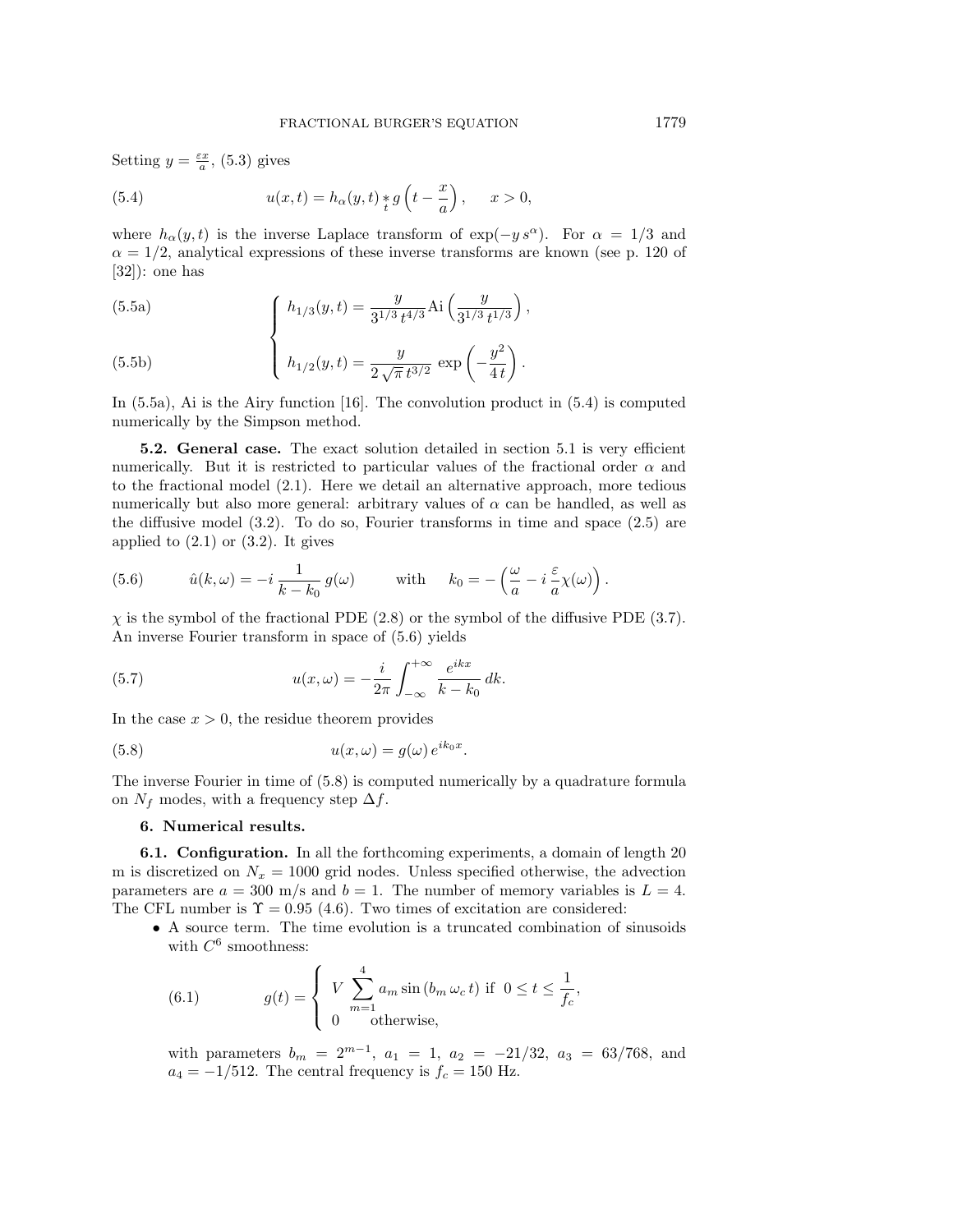<span id="page-16-1"></span>

FIG. 4. Signals used in the numerical experiments. (a) Time evolution of the source  $g(6.1)$  $g(6.1)$ . (b) Spatial evolution of the rectangular pulse [\(6.2\)](#page-16-0).

- <span id="page-16-0"></span>• An initial condition. The space evolution is a rectangular force pulse:
	- (6.2)  $u_0(x) = V(H(x x_0) H(x x_0 \lambda)),$

where H is the Heaviside function,  $x_0 = 1$  m, and  $\lambda = 1.5$  m. These excitations are displayed in Figure [4.](#page-16-1)

6.2. Linear fractional advection. The objective of the first test is to validate both the diffusive approximation of the fractional derivative and the numerical strategy. For this purpose, the nonlinearity is neglected, and one tackles pure advection with fractional dissipation:  $a = 300$  m/s,  $b = 0$ , and  $\varepsilon = 1$  s<sup> $\alpha - 1$ </sup>. The initial conditions are null. The source  $(6.1)$  is put at the left boundary of the domain with an amplitude  $V = 1$  m/s.

Figure [5](#page-17-1) illustrates the effect of the number of memory variables on the approximation of the fractional PDE for  $\alpha = 1/3$ . For this purpose, one displays the exact solution of the fractional PDE [\(2.1\)](#page-3-2) and the exact solutions of the diffusive PDE [\(3.2\)](#page-6-1) for various values of L. See section [5](#page-14-4) for details; the number of Fourier modes is  $N_f = 2048$ , with a frequency step  $\Delta f = 0.75$  Hz. When  $L = 2$ , a large error of modeling is introduced. On the contrary,  $L = 4$  ensures a very accurate approximation of the fractional model. This value will be used from now on.

To see the effect of the fractional order on wave propagation, one considers then three values of  $\alpha$ : 1/3, 1/2, and 0.7. The cases  $\alpha = 1/3$  and  $\alpha = 1/2$  yield closed-form exact solutions (section [5.1\)](#page-14-0), whereas  $\alpha = 0.7$  yields a semianalytical solution based on Fourier analysis (section [5.2\)](#page-15-6). The left row of Figure [6](#page-18-0) compares the numerical and analytical solutions of the diffusive PDE [\(3.2\)](#page-6-1) at  $t = 0.04$  s, which amounts to 632 time steps. The same vertical scale is used in the three cases to examplify the effect of the fractional order: as predicted by the dispersion analysis (section [2.2\)](#page-3-6), the attenuation increases with  $\alpha$ . On the contrary, the wavefront propagates faster for small values of  $\alpha$ , because the phase velocity decreases with  $\alpha$ . In all cases, agreement is obtained between numerical and exact values.

The right row of Figure [6](#page-18-0) displays the time evolution of u at the receivers located at  $x_r = 2 + 4(j - 1)$ , with  $j = 1, ..., 5$ , up to  $t = 0.08$  s (1264 time steps). The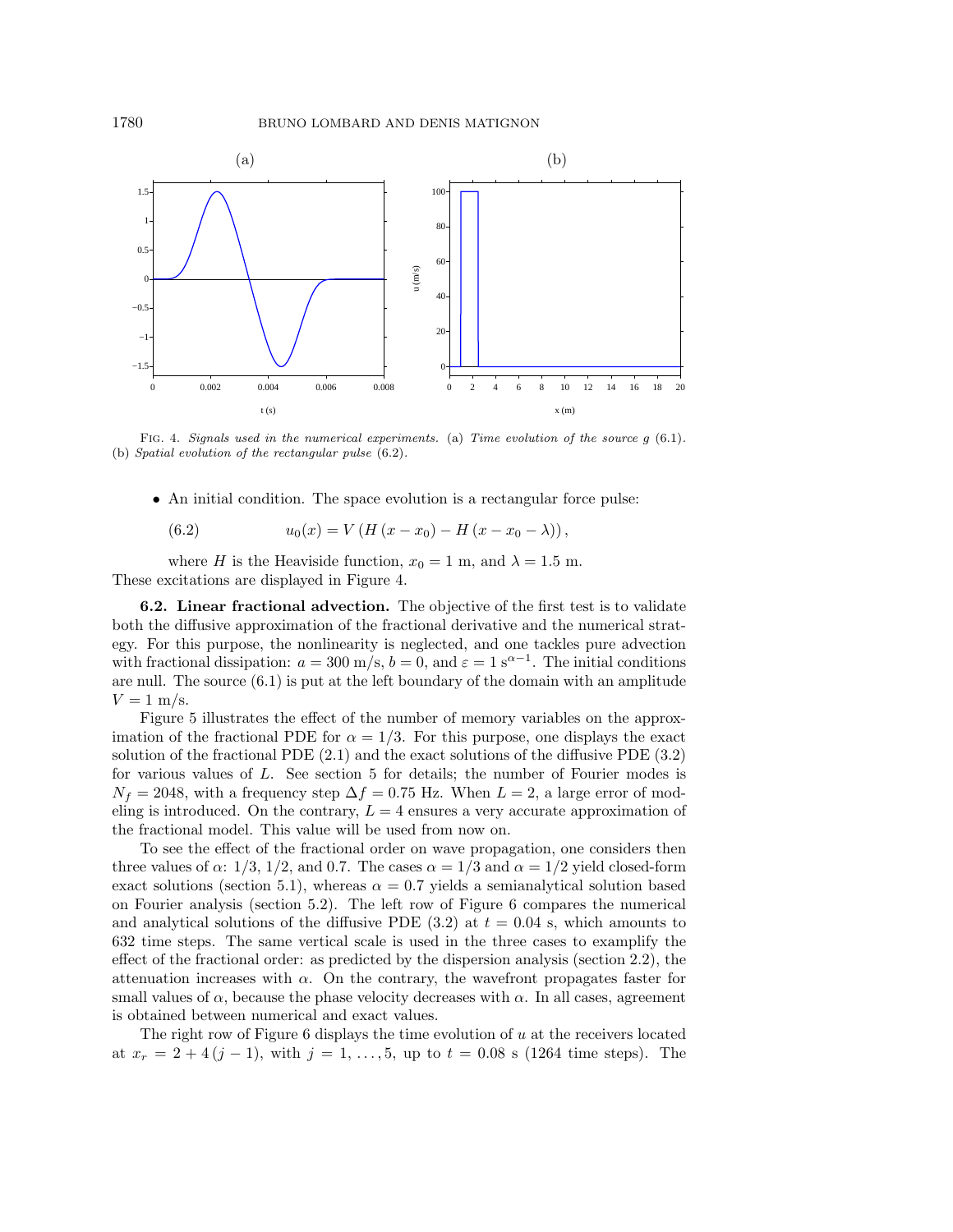<span id="page-17-1"></span>

Fig. 5. Test 1: (a) Exact solutions of the fractional PDE [\(2.1\)](#page-3-2) and of the diffusive PDE [\(3.2\)](#page-6-1) with  $\alpha = 1/3$  at  $t = 0.04$  s. (b) Zoom around one extremum of the wave.

vertical scale is chosen so that the maximal value of  $u$  at the first receiver (offset 0 m) reaches the null value of u at the second receiver (offset 4 m). In the case  $\alpha = 1/3$ , a small decrease of amplitude is observed during the propagation. In the case  $\alpha = 1/2$ , the attenuation increases, and the wave is more dispersed. The arrival time at the last receiver (offset 16 m) is greater than in the case  $\alpha = 1/3$ , which means that the velocity is smaller when  $\alpha$  is greater, as predicted theoretically. These observations are even more pronounced in the case  $\alpha = 0.7$ , where the signal at offset 16 m has almost disappeared at the scale of the figure. The behaviors illustrated on these seismograms are similar to those observed in viscoelasticity, where typical models of attenuation involve quality factors  $Q(\omega) \sim Q_0 \omega^{-\alpha}$  [\[7\]](#page-25-13).

6.3. Nonlinear advection. The aim of the second test is to see the effect of fractional attenuation on existing discontinuities. The coefficients of the nonlinear wave propagation are  $a = 300$  m/s and  $b = 1$ . Various values of the fractional parameters are considered:  $\varepsilon = 0$  (no attenuation), 0.5, 2, and 5;  $\alpha = 1/3$ , 1/2, and 0.7. Contrary to test 1, no forcing term is considered:  $g(t) = 0$ . The computations are initialized by the rectangular force pulse [\(6.2\)](#page-16-0) with  $V = 100$  m/s. Figure [7](#page-19-0) displays the numerical solution at  $t_1 = 0.02$  s (left row) and at  $t_2 = 0.04$  s (right row).

In the absence of attenuation ( $\varepsilon = 0$ ), the solution is known analytically. Left and right parts of the initial pulse yield a rarefaction wave and a shock wave, respectively (Figure 7(a)). At  $t^* = 0.03$  s, the rarefaction reaches the shock; then, the shock velocity and the amplitude decrease (Figure 7(b)). The comparisons between numerical and analytical solutions confirm that the nonlinear wave propagation is correctly simulated.

<span id="page-17-0"></span>When  $\varepsilon \neq 0$ , no analytical solution is known. Figures [7\(](#page-19-0)c), (d) display the numerical solutions when  $\alpha = 1/2$  for various amplitudes of  $\varepsilon$ . As predicted by the dispersion analysis (section [2.2\)](#page-3-6), the phase velocity and the amplitude of the signal decrease when  $\varepsilon$  increases. For small  $\varepsilon$ , the shock seems to be maintained. For greater values ( $\varepsilon = 2$  and 5), the shock disappears and is smeared. Similar conclusions are obtained at a given  $\varepsilon$  and for increasing values of  $\alpha$ , as displayed in Figure [7\(](#page-19-0)e), (f).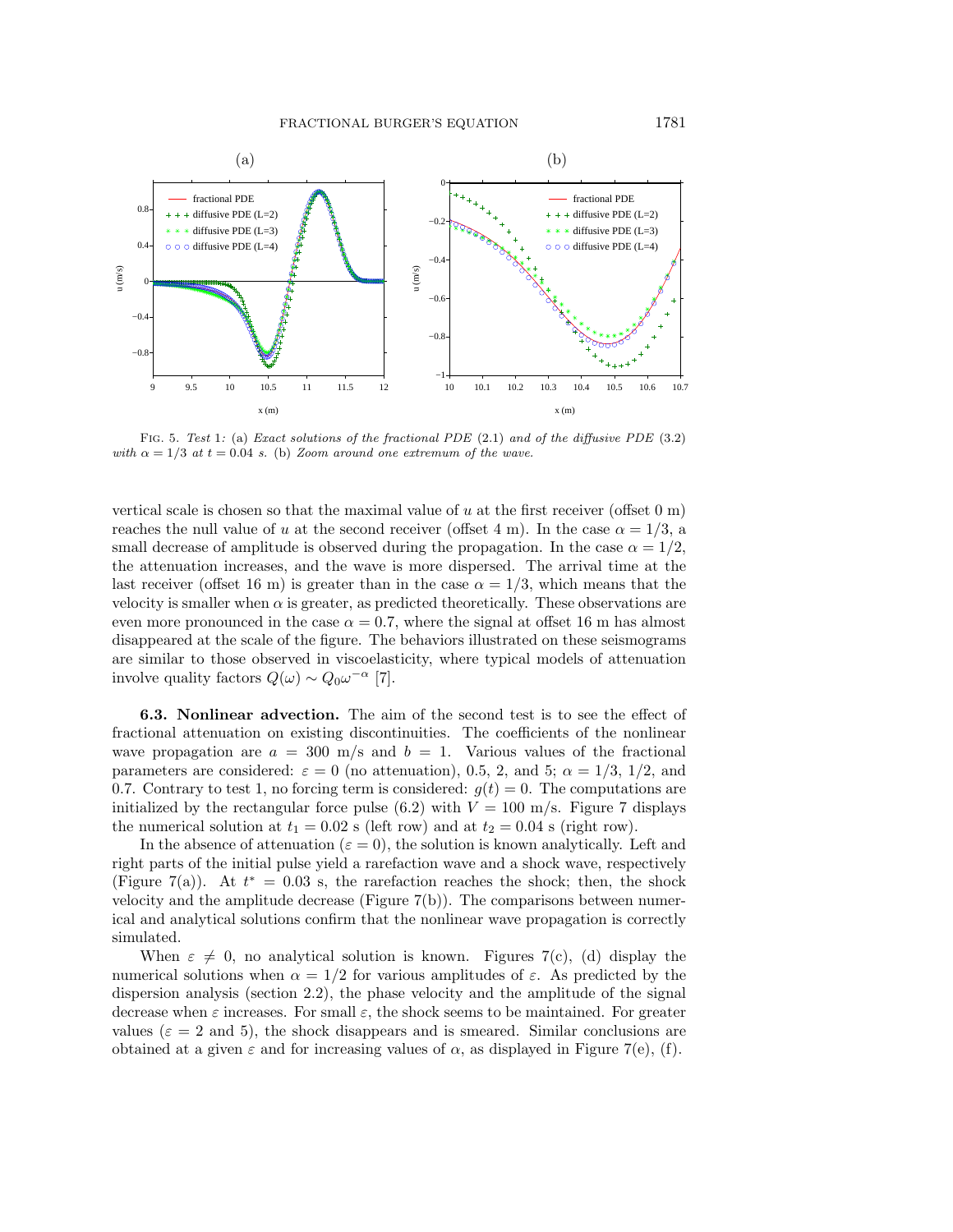<span id="page-18-0"></span>

Fig. 6. Test 1: time-domain simulations of linear fractional advection for various orders of the fractional order  $\alpha$ . Left row: snapshots of the numerical and exact solutions. Right row: simulated seismograms.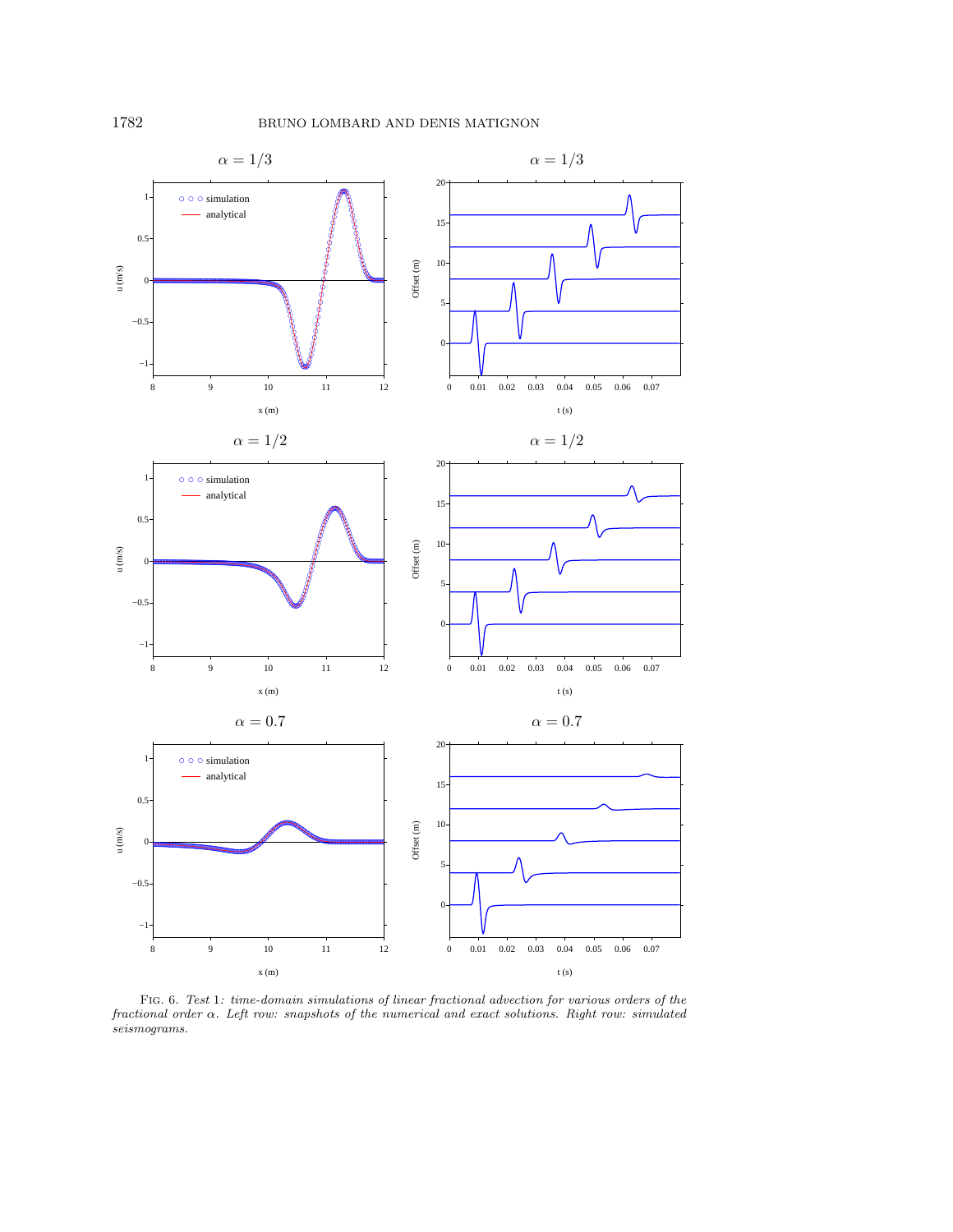<span id="page-19-0"></span>

FIG. 7. Test 2: snapshots of the solution at  $t_1$  (left row) and  $t_2 > t_1$  (right row). Nonlinear advection and fractional attenuation are considered. (a)–(b) Numerical and exact solutions without attenuation. (c)–(d): Numerical solutions for  $\alpha = 1/2$  and various values of the fractional amplitude ε. (e)–(f): Numerical solutions for  $\varepsilon = 2$  and various values of the fractional order α. In (c)–(f), the inviscid case is computed analytically.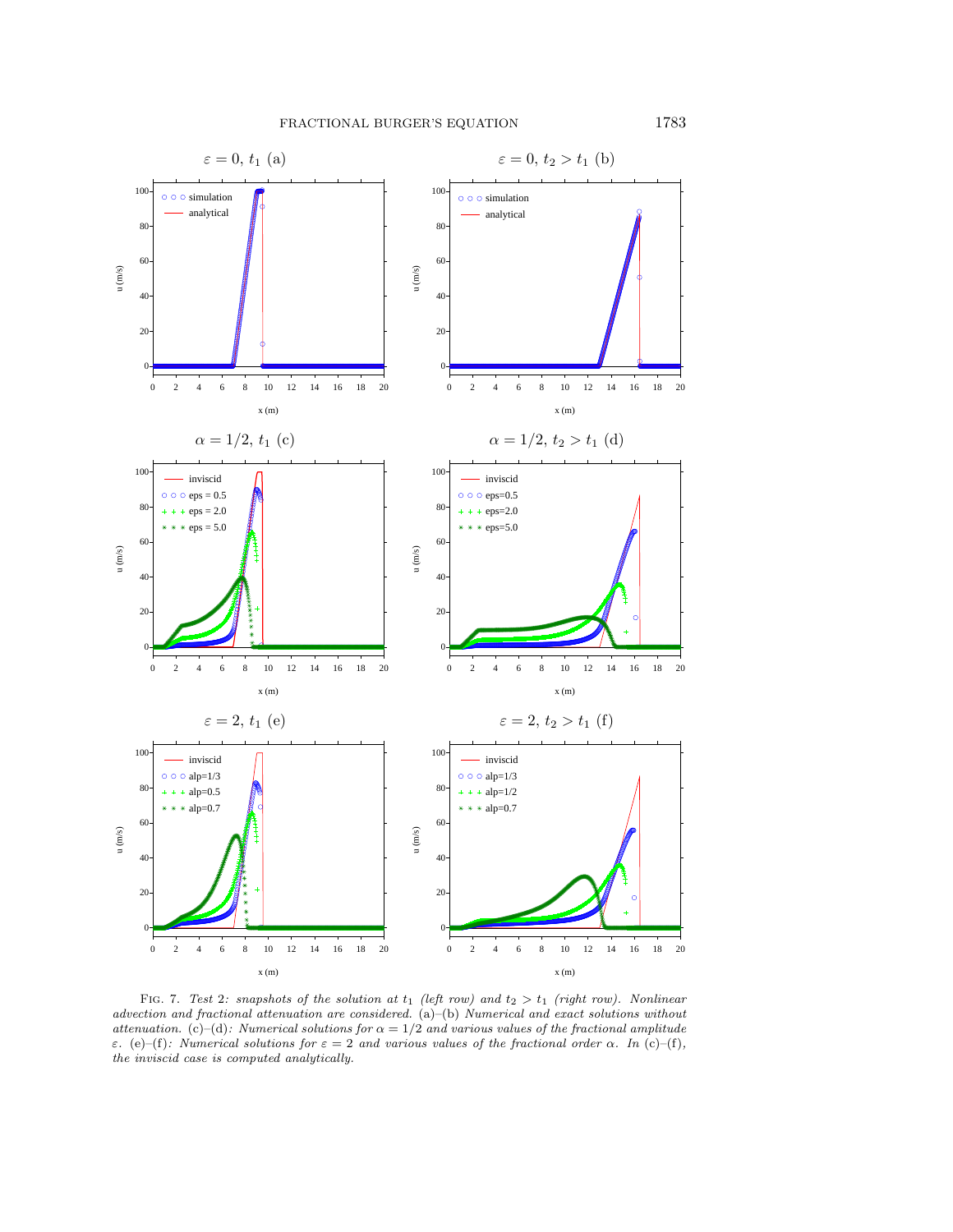<span id="page-20-1"></span>

FIG. 8. Test 3: snapshots of the numerical solutions at  $t = 0.06$  s. Nonlinear advection and fractional attenuation are considered. (a)  $\alpha = 1/2$ , and various values of  $\varepsilon$ . (b)  $\varepsilon = 1$ , and various values of  $\alpha$ .

6.4. Occurence of shocks. As a last experiment, we examine the emergence of shocks in the fractional Burger's equation when a smooth source is injected. The initial conditions are null. A source is excited at the left boundary, with the time evolution [\(6.1\)](#page-15-5) and the amplitude  $V = 20$  m/s.

Figure [8](#page-20-1) displays the snapshots of the numerical solutions at  $t = 0.06$  s. As in test 2, one observes the effect of increasing values of  $\varepsilon$  and  $\alpha$ : increase of attenuation and decrease of velocity, as predicted by the dispersion analysis. Without attenuation ( $\varepsilon = 0$ ), shocks have emerged, leading to classical sawtooth waveforms. For small values of  $\varepsilon$  and  $\alpha$ , the sharp fronts seem to be maintained: only one grid node lies in the sharp profile, probably due to the numerical attenuation. But for higher values of the fractional parameters, the profiles are smeared and the sharp fronts disappear. Contrary to the inviscid case, these simulations indicate that the emergence of discontinuities in the fractional Burger's equation is conditional.

It is emphasized that these numerical experiments are only indications. Indeed, the integration of the hyperbolic step introduces numerical smearing, and one must be cautious when interpreting a waveform as a shock or not. Our goal here is only to motivate further mathematical analysis.

<span id="page-20-0"></span>7. Conclusion. We have proposed a numerical strategy to solve a nonlocal nonlinear hyperbolic equation with fractional attenuation [\(1.1\)](#page-1-0). This approach requires that we introduce some memory variables to keep track of the past of the solution. In counterpart, the model obtained is well-suited to numerical discretization. The condition of stability is not modified compared with the inviscid hyperbolic equation, and the discrete energy decreases. Moreover, an optimized characterization of the memory variables greatly reduces the number of arrays.

Another strategy is commonly used in nonlinear acoustics, based on a mixed resolution: the propagative part is solved in the space-time domain, whereas the fractional derivative is solved in the space-frequency domain [\[12,](#page-25-16) [17\]](#page-25-17). The use of diffusive approximation in the community of nonlinear acoustics thus requires a detailed comparison of efficiency between these two approaches. Concretely, the CPU time of direct and inverse FFT should be compared to the one induced by the matrix-vector products [\(4.7\)](#page-11-1), at each time and step increment. This analysis is left for future studies.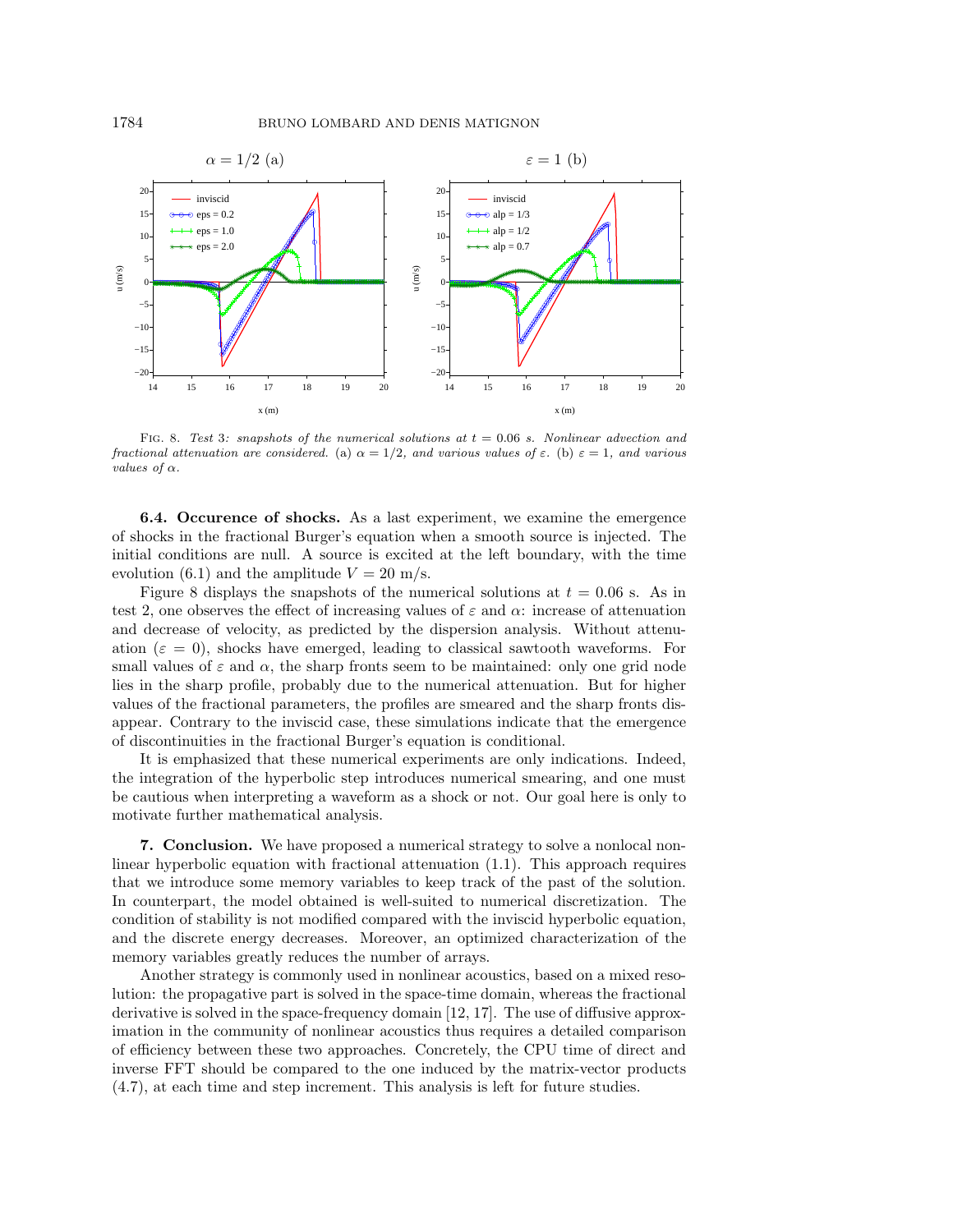This article is an attempt to better understand the competition between nonlinear effects and nonlocal relaxation. Many theoretical questions remain to be addressed. In particular, the numerical experiments have raised the question of regularity of the solutions. Unlike the inviscid Burger's equations, it seems that the emergence of shocks is conditional, as in the Burger's equation with linear source term

(7.1) 
$$
\frac{\partial u}{\partial t} + \frac{\partial}{\partial x} \left( a u + b \frac{u^2}{2} \right) u = -\varepsilon u, \quad \varepsilon > 0.
$$

This question requires a deeper analysis to confirm the numerical observations. The exact solution of the Riemann problem needs also to be computed.

On the other hand, a similar approach could be adapted to a larger class of hyperbolic equations of the form

(7.2) 
$$
\frac{\partial u}{\partial t} + \frac{\partial}{\partial x} f(u) + \varepsilon D_t^{\alpha} u = 0.
$$

The scalar case of a cubic flux function  $f(u) = u^3$  is of particular interest [\[21\]](#page-25-18). It models focused acoustic beams of shear waves in soft solids, such as the gray matter in the brain [\[17\]](#page-25-17).

More generally, the diffusive approach can be applied to a wide range of pseudodifferential time operators with a hereditary behavior. Examples may be found in mechanics for the modeling of viscoelasticity [\[14\]](#page-25-6) and poroelasticity [\[5,](#page-25-12) [6,](#page-25-11) [7\]](#page-25-13). Other models can be investigated in electromagnetism to describe dispersive media; see [\[43\]](#page-26-25) and references therein for a review. Last, nonhyperbolic equations with time fractional derivatives could also be investigated by applying the diffusive representation: one can look, for instance, to the nonlinear Erd´ely–Kober equations describing abnormal diffusion in porous media [\[42,](#page-26-26) [44\]](#page-26-27).

Appendix A. Chester's equation. Equation [\(2.1\)](#page-3-2) models various nonlinear and thermoviscous wave phenomena [\[33\]](#page-26-13). It is also related to a well-known model of finite-amplitude sound waves in a tube, as shown here. Let us assume weak nonlinearity, which means that the nonlinear term can be neglected in the expansion of  $\frac{\partial u}{\partial t}$ [\[20\]](#page-25-19). Based on [\(2.1\)](#page-3-2) and [\(2.3\)](#page-3-7), one has

$$
\frac{\partial u}{\partial t} = -\frac{\partial}{\partial x} \left( a u + b \frac{u^2}{2} \right) - \varepsilon I_t^{1-\alpha} \left( \frac{\partial u}{\partial t} \right)
$$
\n
$$
\approx -\frac{\partial}{\partial x} \left( a u + b \frac{u^2}{2} \right) - \varepsilon I_t^{1-\alpha} \left( -\frac{\partial}{\partial x} (a u) - \varepsilon D_t^{\alpha} \right)
$$
\n
$$
\approx -\frac{\partial}{\partial x} \left( a u + b \frac{u^2}{2} \right) + \varepsilon a I_t^{1-\alpha} \left( \frac{\partial u}{\partial x} \right) + \varepsilon^2 I_t^{1-2\alpha} u.
$$

Neglecting the  $\varepsilon^2$  term and setting  $c = \varepsilon a$ , one obtains

<span id="page-21-0"></span>(A.2) 
$$
\frac{\partial u}{\partial t} + \frac{\partial}{\partial x} \left( a u + b \frac{u^2}{2} \right) = c I_t^{1-\alpha} \left( \frac{\partial u}{\partial x} \right).
$$

If  $\alpha = 1/2$ , then  $(A.2)$  recovers Chester's equation [\[11\]](#page-25-3) modeling the propagation of simple nonlinear waves in a tube with viscothermal losses. In this latter case, the physical parameters are the ratio of specific heats at constant pressure and volume  $\gamma$ ,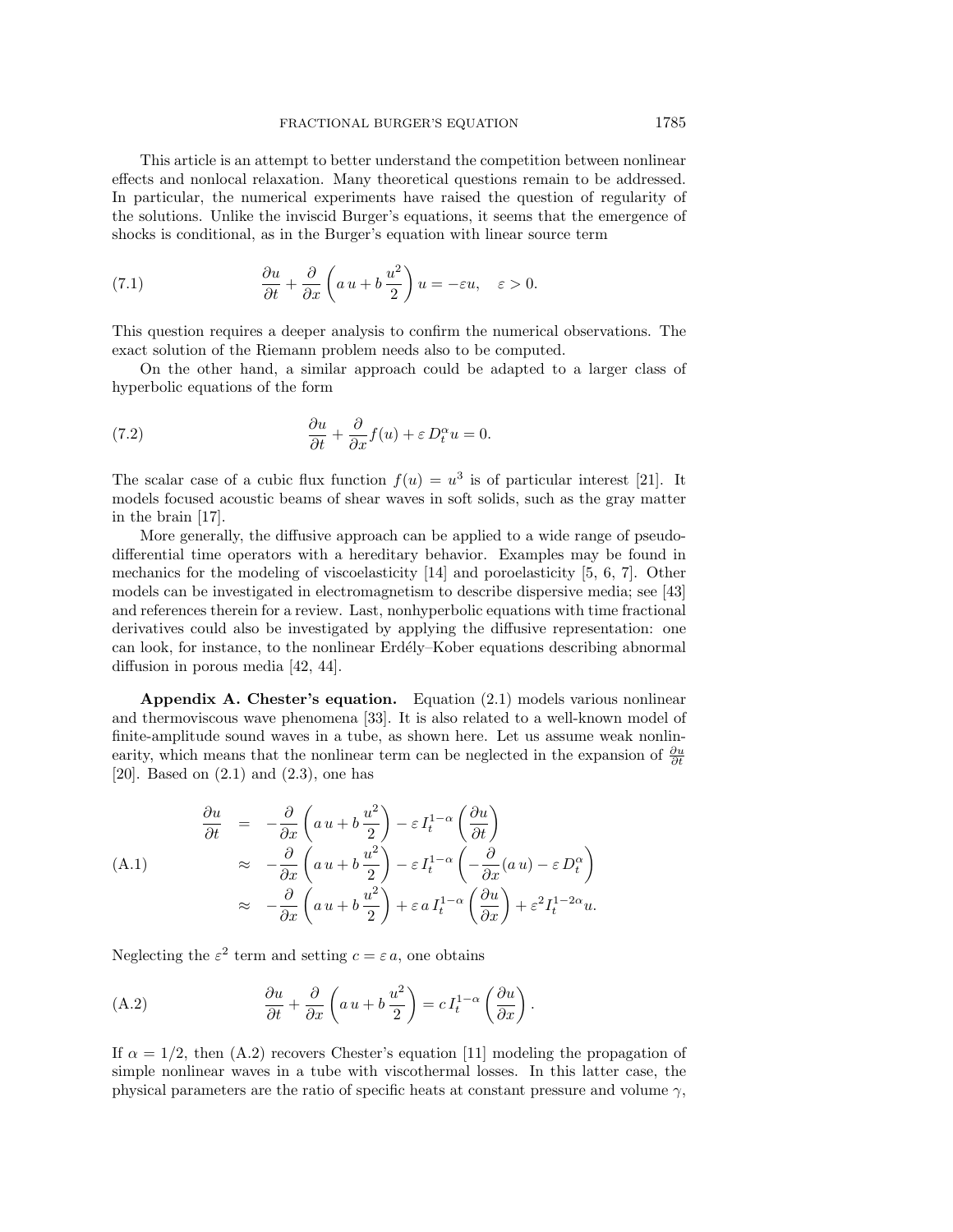the pressure at equilibrium  $p_0$ , the density at equilibrium  $\rho_0$ , the Prandtl number Pr, and the kinematic viscosity  $\nu$ . It provides physical sense to the coefficients of [\(1.1\)](#page-1-0):

(A.3) 
$$
a = \sqrt{\frac{\gamma p_0}{\rho_0}}, \quad b = \frac{\gamma + 1}{2}, \quad c = \left(1 + \frac{\gamma - 1}{\sqrt{p_{\Gamma}}}\right) \frac{a\sqrt{\nu}}{R},
$$

where a is the sound celerity and R is the radius of the tube. The Mach number  $M$ and the characteristic angular frequency  $\omega_c=2\,\pi\,f_c$  are defined by

<span id="page-22-2"></span>(A.4) 
$$
M = \frac{u}{a}, \qquad \omega_c = \frac{2 \pi a}{\lambda_c},
$$

<span id="page-22-0"></span>where  $\lambda_c$  is the wavelength of the wave.

Appendix B. Computation of the diffusive representation. We follow the formalism of [\[15\]](#page-25-8) to prove [\(2.12\)](#page-5-0). One recalls the definition of the Γ function (with  $\beta \in \mathbb{R}^{+*}$ ) and Euler's reflection formula:

<span id="page-22-3"></span>(B.1) 
$$
\Gamma(\beta) = \int_0^{+\infty} e^{-z} z^{\beta - 1} dz, \qquad \Gamma(1 - z) \Gamma(z) = \frac{\pi}{\sin \pi z} \forall z \notin \mathbb{Z}.
$$

Based on [\(B.1\)](#page-22-3), the Caputo fractional derivative [\(2.12\)](#page-5-0) is written

(B.2)  
\n
$$
D_t^{\alpha} h = \frac{1}{\Gamma(1-\alpha)} \int_0^t (t-\tau)^{-\alpha} \frac{dh}{d\tau}(\tau) d\tau
$$
\n
$$
= \frac{\sin \pi \alpha}{\pi} \left( \int_0^{+\infty} e^{-z} z^{\alpha-1} dz \right) \left( \int_0^t (t-\tau)^{-\alpha} \frac{dh}{d\tau}(\tau) d\tau \right)
$$
\n
$$
= \frac{\sin \pi \alpha}{\pi} \int_0^t \left( \int_0^{+\infty} e^{-z} \left( \frac{z}{t-\tau} \right)^{\alpha} \frac{1}{z} dz \right) \frac{dh}{d\tau}(\tau) d\tau.
$$

Setting the change of variables  $z = (t - \tau) \theta^2$  in the inner integral w.r.t. z, we find

(B.3)  
\n
$$
D_t^{\alpha} h = \frac{2 \sin \pi \alpha}{\pi} \int_0^t \left( \int_0^{+\infty} \theta^{2\alpha - 1} e^{-(t-\tau)\theta^2} d\theta \right) \frac{dh}{d\tau}(\tau) d\tau
$$
\n
$$
= \int_0^{+\infty} \phi(x, t, \theta) d\theta
$$

by using Fubini's theorem. One recovers [\(2.12\)](#page-5-0) with the diffusive variable [\(2.13\)](#page-5-1).

<span id="page-22-1"></span>Appendix C. Extended diffusive representation. Here we prove Proposition [2.1.](#page-5-4)

<span id="page-22-4"></span>*Proof.* From [\(2.4\)](#page-3-5), the fractional integral of order  $\beta$  is

(C.1) 
$$
I_t^{\beta} u = \frac{t^{\beta - 1}}{\Gamma(\beta)} * u
$$

$$
= \int_0^{+\infty} \gamma_{\beta} \theta^{1 - 2\beta} \left( \int_0^t u(x, \tau) e^{-(t - \tau) \theta^2} d\tau \right) d\theta.
$$

Equation [\(C.1\)](#page-22-4) is compared with [\(2.13\)](#page-5-1)–[\(2.14\)](#page-5-2): replacing  $\frac{\partial u}{\partial t}$  by u, and  $\alpha$  by  $\beta = 1 - \alpha$ , gives the desired result [\(2.17\)](#page-5-5).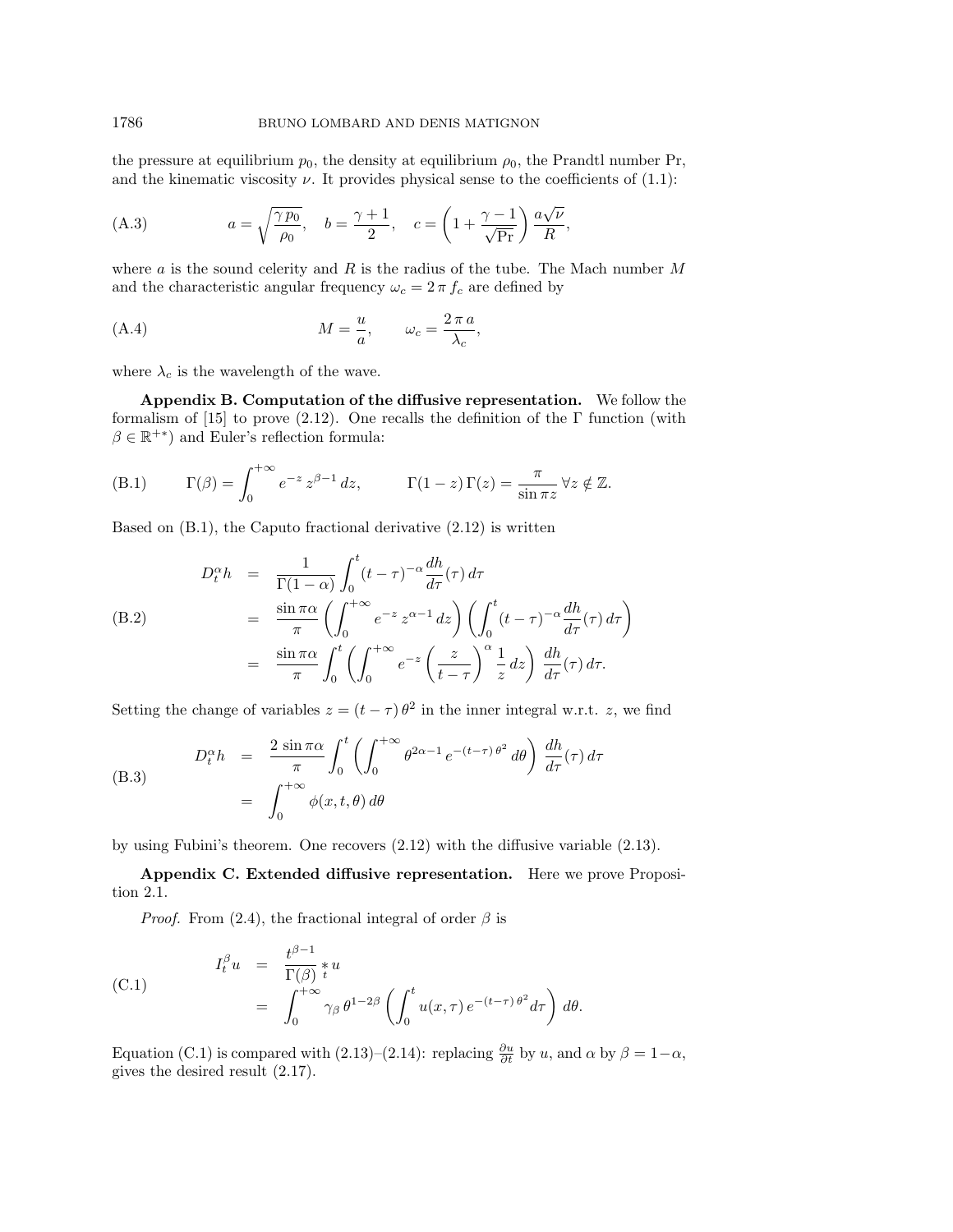<span id="page-23-1"></span>The nonhomogeneous ordinary differential equation [\(2.16\)](#page-5-3) is integrated:

(C.2) 
$$
\psi(x,t,\theta) = \Psi(x,\theta) e^{-\theta^2 t} + \gamma_\beta \theta^{1-2\beta} \int_0^t u(x,\tau) e^{-(t-\tau)\theta^2} d\tau.
$$

Comparison between [\(C.1\)](#page-22-4) and [\(C.2\)](#page-23-1) yields

<span id="page-23-2"></span>(C.3) 
$$
I_t^{\beta} u = \int_0^{+\infty} \left( \psi(x, t, \theta) - \Psi(x, \theta) e^{-\theta^2 t} \right) d\theta.
$$

Based on [\(C.3\)](#page-23-2), one gets

<span id="page-23-3"></span>
$$
D_t^{\alpha} u = \frac{d}{dt} (I_t^{1-\alpha} u) - \frac{t^{-\alpha}}{\Gamma(1-\alpha)} u_0(x)
$$
  
\n(C.4)  
\n
$$
= \frac{d}{dt} \int_0^{+\infty} \left( \psi(x, t, \theta) - \Psi(x, \theta) e^{-\theta^2 t} \right) d\theta - \frac{t^{-\alpha}}{\Gamma(1-\alpha)} u_0(x)
$$
  
\n
$$
= \underbrace{\int_0^{+\infty} \frac{\partial \psi}{\partial t}(x, t, \theta) d\theta}_{\Delta_1} + \underbrace{\int_0^{+\infty} \Psi(x, \theta) d^2 e^{-\theta^2 t} d\theta}_{\Delta_2} - \frac{t^{-\alpha}}{\Gamma(1-\alpha)} u_0(x).
$$

From  $(2.16)$ , the first term in the r.h.s. of  $(C.4)$  is written

<span id="page-23-4"></span>(C.5) 
$$
\Delta_1 = \int_0^{+\infty} \left( -\theta^2 \psi + \gamma_\beta \theta^{1-2\beta} u \right) d\theta.
$$

Using the initial condition given in  $(2.18)$ , the second term in the r.h.s. of  $(C.4)$  is written

<span id="page-23-5"></span>
$$
\Delta_2 = \int_0^{+\infty} \gamma_\beta \frac{u_0(x)}{\theta^{1+2\beta}} \theta^2 e^{-\theta^2 t} d\theta
$$
  
\n
$$
= u_0(x) \gamma_\beta \int_0^{+\infty} \theta^{2\alpha-1} e^{-\theta^2 t} d\theta
$$
  
\n
$$
= u_0(x) \gamma_\alpha t^{-\alpha} \Gamma(\alpha)
$$
  
\n
$$
= u_0(x) \frac{t^{-\alpha}}{\Gamma(1-\alpha)},
$$

where we have used  $\gamma_{\alpha} = \gamma_{\beta}$  and the classical identity  $\Gamma(\alpha) \Gamma(1-\alpha) = \frac{\pi}{\sin \pi \alpha}$ . Injecting [\(C.5\)](#page-23-4) and [\(C.6\)](#page-23-5) into [\(C.4\)](#page-23-3), one recovers [\(2.18\)](#page-5-4), which concludes the proof.  $\Box$ 

<span id="page-23-0"></span>Appendix D. Spectrum of the diffusive matrix  $S$ . Here we prove Proposition [3.3.](#page-9-0)

*Proof.* Let  $P_S(\lambda)$  denote the characteristic polynomial of the matrix **S**, i.e.,  $P_S(\lambda)$  $= det(\mathbf{S} - \lambda \mathbf{I}_{L+1})$  with  $\mathbf{I}_{L+1}$  the  $(L+1)$ -identity matrix. The line i and the column j of the determinant are denoted by  $\mathcal{L}_i$  and  $\mathcal{C}_j$ , respectively. The following algebraic manipulations are performed successively:

(i) 
$$
\mathcal{L}_j \leftarrow \mathcal{L}_j - \gamma_\alpha \theta_j^{2\alpha - 1} \mathcal{L}_0
$$
 with  $j = 1, ..., L$ ,  
\n(ii)  $\mathcal{C}_1 \leftarrow \mathcal{C}_1 \prod_{\ell=1}^L (-\theta_\ell^2 - \lambda)$ ,  
\n(iii)  $\mathcal{C}_1 \leftarrow \mathcal{C}_1 - \gamma_\alpha \theta_\ell^{2\alpha - 1} \lambda \mathcal{C}_\ell \prod_{\substack{i=1 \ i \neq \ell}}^L (-\theta_i^2 - \lambda)$  for  $\ell = 2, ..., L + 1$ .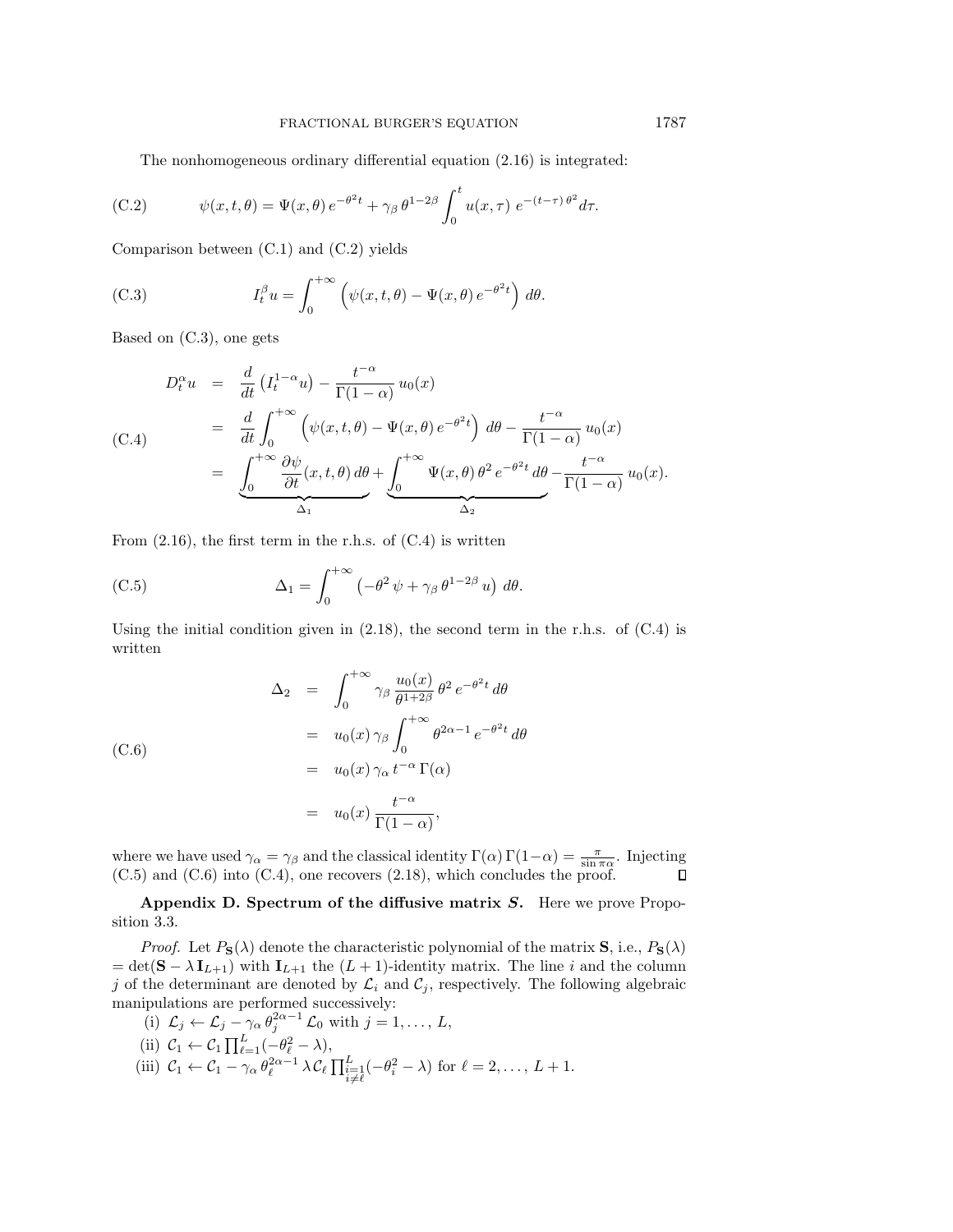It follows that

$$
P_{\mathbf{S}}(\lambda) \prod_{\ell=1}^{L} (-\theta_{\ell}^{2} - \lambda) = \lambda Q_{\mathbf{S}}(\lambda) \prod_{\ell=1}^{L} (-\theta_{\ell}^{2} - \lambda)
$$

with

$$
Q_{\mathbf{S}}(\lambda) = \prod_{\ell=1}^{L} (-\theta_{\ell}^{2} - \lambda) + \varepsilon \gamma_{\alpha} \sum_{\ell=1}^{L} \mu_{\ell} \theta_{\ell}^{2\alpha - 1} \prod_{\substack{i=1 \\ i \neq \ell}}^{L} (-\theta_{i}^{2} - \lambda).
$$

Since  $Q_{\mathbf{S}}(-\theta_{\ell}^2) \neq 0$ , one gets

$$
P_{\mathbf{S}}(\lambda) = \lambda Q_{\mathbf{S}}(\lambda).
$$

The roots of  $P_{\mathbf{S}}(\lambda)$  are studied in four steps.

Step 1. One has  $P_{\mathbf{S}}(0) = 0$  and  $Q_{\mathbf{S}}(0) \neq 0$ , therefore 0 is a simple eigenvalue of **S**. Step 2. In the limit  $\lambda \to 0$ , one obtains

$$
Q_{\mathbf{S}}(\lambda) \sim (-1)^{L+1} \left( \prod_{\ell=1}^{L} \theta_{\ell}^{2} + \varepsilon \gamma_{\alpha} \sum_{\ell=1}^{L} \mu_{\ell} \theta_{\ell}^{2\alpha-1} \prod_{\substack{i=1 \\ i \neq \ell}}^{L} \theta_{i}^{2} \right),
$$

hence sgn $(P_S(0^-)) = (-1)^{L+2} = (-1)^L$ .

Step 3. At the quadrature nodes, one has  $(j = 1, ..., L)$ 

$$
P_{\mathbf{S}}(-\theta_j^2) = -\theta_j^2 Q_{\mathbf{S}}(-\theta_j^2)
$$
  
=  $-\theta_j^2 \varepsilon \gamma_\alpha \sum_{\ell=1}^L \mu_\ell \theta_\ell^{2\alpha-1} \prod_{\substack{i=1 \ i \neq \ell}}^L (-\theta_i^2 + \theta_j^2)$   
=  $-\varepsilon \gamma_\alpha \mu_j \theta_j^{2\alpha+1} \prod_{\substack{i=1 \ i \neq j}}^L (\theta_j^2 - \theta_i^2),$ 

and hence  $sgn(P_S(-\theta_j^2)) = (-1)^{L-j+1}$ .

Step 4. In the limit  $\lambda \to -\infty$ , one has

$$
Q_{\mathbf{S}}(\lambda) \sim (-1)^{L+1} \lambda^L \Rightarrow P_{\mathbf{S}}(\lambda) \sim (-1)^{L+1} \lambda^{L+1} = |\lambda|^{L+1},
$$

and hence  $sgn(P_S(-\infty)) = +1$ .

The sign of the characteristic polynomial is summed up as follows:

$$
\begin{array}{c|ccccccccc}\n\lambda & -\infty & -\theta_L^2 & \cdots & -\theta_{\ell+1}^2 & -\theta_\ell^2 & \cdots & -\theta_1^2 & 0 \\
\hline\n\operatorname{sgn}(P_\mathbf{S}(\lambda)) & +1 & -1 & \cdots & (-1)^{L-\ell} & (-1)^{L-\ell+1} & \cdots & (-1)^L & (-1)^L\n\end{array}
$$

We introduce the intervals

$$
I_{\ell} = \begin{cases} \vert -\theta_{\ell+1}^2, -\theta_{\ell}^2 \vert, & \ell = 1, \ldots, L-1, \\ \vert -\infty, -\theta_L^2 \vert, & \ell = L. \end{cases}
$$

Given that  $P<sub>S</sub>$  is continuous, the previous table shows that the polynomial  $P<sub>S</sub>$  changes sign in each of the intervals  $I_\ell$ . Consequently, one deduces that  $P_\mathbf{S}$  vanishes at least once on each  $I_{\ell}$ , i.e., L times. Last,  $P_{\mathbf{S}}$  owns at most L nonzero roots. Consequently  $\exists ! \lambda_{\ell} \in I_{\ell} / P_{\mathbf{S}}(\lambda_{\ell}) = 0$  with  $\ell = 1, \ldots, L$ .  $\Box$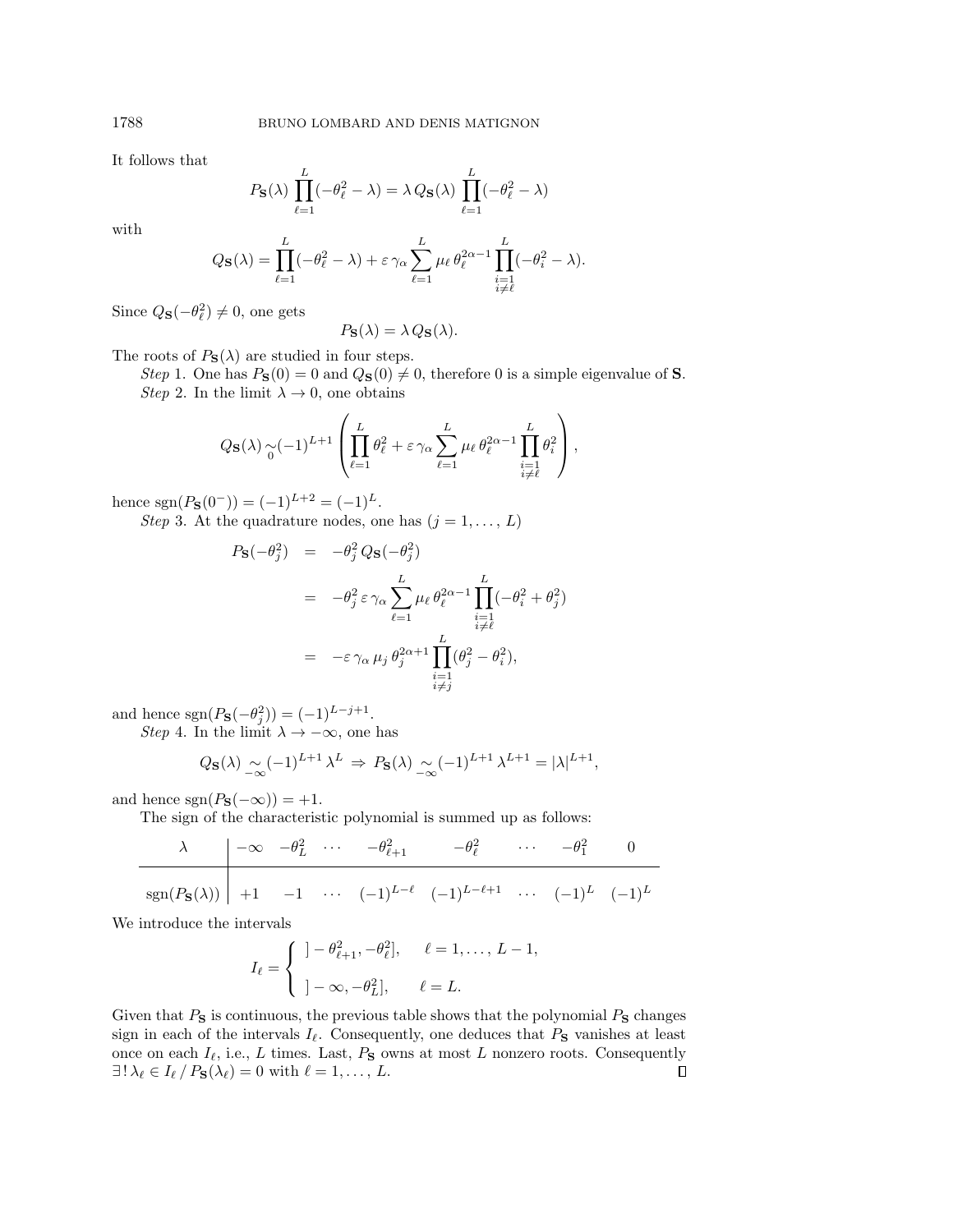Acknowledgments. We are grateful to Dr Y. Diouane of ISAE for his useful comments on the manuscript. We also thank the anonymous reviewers for their constructive remarks.

#### REFERENCES

- [1] A. BEN JAZIA, B. LOMBARD, AND C. BELLIS, Wave propagation in a fractional viscoelastic Andrade medium: Diffusive approximation and numerical modeling, Wave Motion, 51 (2014), pp. 994–1010.
- <span id="page-25-14"></span>[2] H. Berjamin, B. Lombard, C. Vergez, and E. Cottanceau, Time-domain numerical modeling of brass instruments including nonlinear wave propagation, viscothermal losses, and lips vibration, Acta Acust. United Acust., submitted.
- <span id="page-25-1"></span>[3] P. Biler, T. Funaki, and W. Woyczynski, Fractal Burgers equations, J. Differential Equations, 148 (1998), pp. 9–46.
- <span id="page-25-9"></span>[4] C. BIRK AND C. SONG, An improved non-classical method for the solution of fractional differential equations, Comput. Mech., 46 (2010), pp. 721–734.
- <span id="page-25-12"></span>[5] E. Blanc, Numerical Modeling of Transient Poroelastic Waves: The Biot-JKD Model with Fractional Derivatives, Ph.D. thesis, Aix-Marseille Université, 2013, [http://tel.archives-ouvertes.](http://tel.archives-ouvertes.fr/tel-00954506) [fr/tel-00954506.](http://tel.archives-ouvertes.fr/tel-00954506)
- <span id="page-25-11"></span>[6] E. Blanc, G. Chiavassa, and B. Lombard, Biot-JKD model: Simulation of 1D transient poroelastic waves with fractional derivatives, J. Comput. Phys., 237 (2013), pp. 1–20.
- <span id="page-25-13"></span>[7] E. Blanc, D. Komatitsch, E. Chaljub, B. Lombard, and Z. Xie, Highly-accurate stabilitypreserving optimization of the Zener viscoelastic model, with application to wave propagation in the presence of strong attenuation, Geophys. J. Int., 205 (2016), pp. 427–439.
- <span id="page-25-4"></span>[8] M. BRUNEAU, P. HERZOG, J. KERGOMARD, AND J. D. POLACK, General formulation of the dispersion equation in bounded visco-thermal fluid, and application to some simple geometries, Wave Motion, 11 (1989), pp. 441–451.
- [9] A. CHAIGNE AND J. KERGOMARD, Acoustique des Instruments de Musique, Belin, Paris, 2008.
- <span id="page-25-0"></span>[10] Y. Chen and H. L. An, Numerical solutions of coupled Burgers equations with time- and space-fractional derivatives, Appl. Math. Comput., 200 (2008), pp. 87–95.
- <span id="page-25-3"></span>[11] W. CHESTER, Resonant oscillations in closed tubes, J. Fluid Mech., 18 (1964), pp. 44-64.
- <span id="page-25-16"></span>[12] F. DAGRAU, M. RÉNIER, R. MARCHIANO, AND F. COULOUVRAT, Acoustic shock wave propagation in a heterogenous medium: A numerical simulation beyond the parabolic equation, J. Acoust. Soc. Am., 130 (2011), pp. 20–32.
- <span id="page-25-5"></span>[13] W. DESCH AND R. K. MILLER, Exponential stabilization of Volterra integral equations with singular kernels, J. Integral Equations Appl., 1 (1988), pp. 397–433.
- <span id="page-25-6"></span>[14] J. F. Deü AND D. MATIGNON, Simulation of fractionally damped mechanical systems by means of a Newmark-diffusive scheme, Comput. Math. Appl., 59 (2010), pp. 1745–1753.
- <span id="page-25-8"></span>[15] K. DIETHELM, An investigation of some nonclassical methods for the numerical approximation of Caputo-type fractional derivatives, Numer. Algorithms, 47 (2008), pp. 361–390.
- <span id="page-25-15"></span>[16] B. P. Flannery, W. H. Press, S. A. Teukolsky, and W. T. Vetterling, Numerical Recipes in C: The Art of Scientific Computing, 2nd ed., Cambridge University Press, Cambridge, UK, 1992.
- <span id="page-25-17"></span>[17] B. Giammarinaro, F. Coulouvrat, and G. Pinton, Numerical simulation of focused shock shear waves in soft solids and a two-dimensional nonlinear homogeneous model of the brain, J. Biomech. Eng., 138 (2016), 4032643.
- <span id="page-25-2"></span>[18] A. GUESMIA AND N. DAILI, About the existence and uniqueness of solution to fractional Burgers  $equation$ , Acta Univ. Apulensis,  $21$  (2010), pp. 161–170.
- <span id="page-25-7"></span>[19] H. HADDAR, J. R. LI, AND D. MATIGNON, Efficient solution of a wave equation with fractionalorder dissipative terms, J. Comput. Appl. Math., 2 (2010), pp. 2003–2010.
- <span id="page-25-19"></span>[20] M. F. HAMILTON AND D. T. BLACKSTOCK, Nonlinear Acoustics, Academic Press, New York, 1998.
- <span id="page-25-18"></span>[21] B. T. Hayes and P. G. LeFloch, Nonclassical shocks and kinetic relations. Scalar conservation laws, Arch. Ration. Mech. Anal., 139 (1997), p. 156.
- [22] T. HÉLIE AND M. HASLER, Volterra series for solving weakly nonlinear partial differential equations: Application to the Burgers equation with visco-thermal losses, Internat. J. Control, 77 (2004), pp. 1071–1082.
- <span id="page-25-10"></span>[23] T. HÉLIE AND D. MATIGNON, Representations with poles and cuts for the time-domain simulation of fractional systems and irrational transfer functions, Signal Process., 86 (2006), pp. 2516–2528.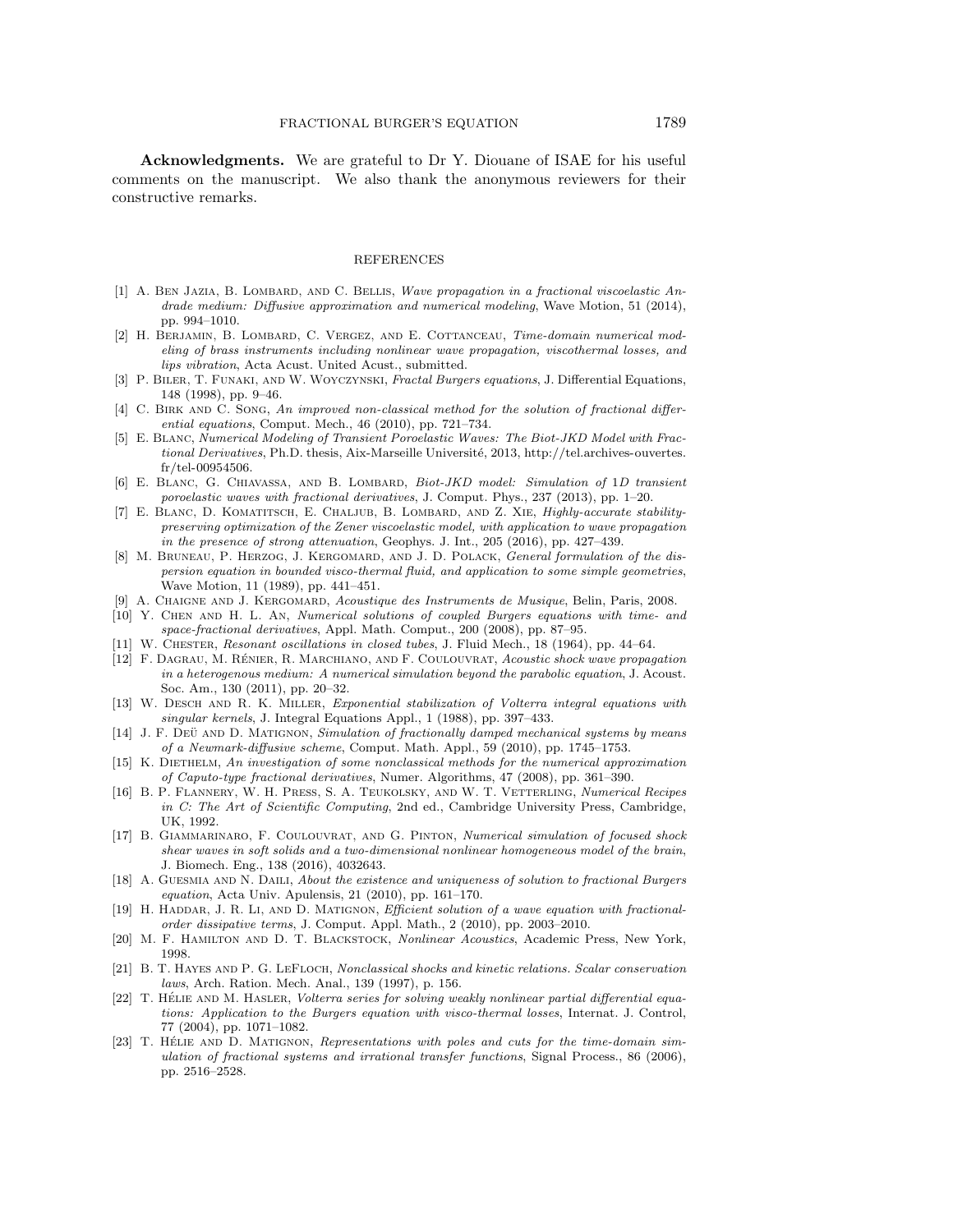- <span id="page-26-9"></span>[24] T. HELIE AND D. MATIGNON, Diffusive representations for the analysis and simulation of flared acoustic pipes with visco-thermal losses, Math. Models Methods Appl. Sci., 16 (2006), pp. 503–536.
- <span id="page-26-3"></span>[25] A. Hirschberg, J. Gilbert, R. Msallam, and A. P. J Wijnands, Shock waves in trombones, J. Acoust. Soc. Am., 99 (1996), pp. 1754–1758.
- <span id="page-26-20"></span>[26] H. HOLDEN, K. H. KARLSEN, N. H. RISEBRO, AND T. TAO, Operator splitting for the KDV equation, Math. Comput., 80 (2011), pp. 821–846.
- <span id="page-26-22"></span>[27] F. Kappel and A. Kuntsevich, An implementation of Shor's r-algorithm, Comput. Optim. Appl., 15 (2000) 193–205, [http://www.uni-graz.at/imawww/kuntsevich/solvopt/.](http://www.uni-graz.at/imawww/kuntsevich/solvopt/)
- <span id="page-26-14"></span>[28] R. J. LeVeque, Finite Volume Methods for Hyperbolic Problems, Cambridge University Press, Cambridge, UK, 2002.
- <span id="page-26-5"></span>[29] A. A. Lokshin, Wave equation with singular retarded time, Dokl. Akad. Nauk SSSR, 240 (1978), pp. 43–46.
- <span id="page-26-19"></span>[30] B. LOMBARD AND J. F. MERCIER, Numerical modeling of nonlinear acoustic waves in a tube with Helmholtz resonators, J. Comput. Phys., 259 (2014), pp. 421–443.
- <span id="page-26-15"></span>[31] C. Lubich, Discretized fractional calculus, SIAM J. Math. Anal., 17 (1986), pp. 704–719.
- <span id="page-26-11"></span>[32] F. Mainardi, Fractional Calculus and Waves in Linear Viscoelasticity. An Introduction to Mathematical Models, Imperial College Press, London, (2010).
- <span id="page-26-13"></span>[33] S. MAKAROV AND M. OCHMANN, *Nonlinear and thermoviscous phenomena in acoustics, Part II*, Acustica, 83 (1997), pp. 197–222.
- <span id="page-26-7"></span>[34] D. MATIGNON, Représentations en variables d'état de modèles de guides d'ondes avec dérivation fractionnaire, Ph.D. thesis, University Paris 11, 1994.
- <span id="page-26-8"></span>[35] D. MATIGNON AND B. D'ANDRÉA-NOVEL, Spectral and time-domain consequences of an integrodifferential perturbation of the wave PDE, in Proceedings of the Third International Conference on Mathematical and Numerical Aspects of Wave Propagation Phenomena, 1995, pp. 769–771.
- <span id="page-26-0"></span>[36] D. MATIGNON, An Introduction to Fractional Calculus: Scaling, Fractals and Wavelets, Digital Signal Image Process., ISTE, London, 2008.
- <span id="page-26-4"></span>[37] L. Menguy and J. Gilbert, Weakly non-linear gas oscillations in air-filled tubes: Solutions and experiments, Acustica, 86 (2000), pp. 798–810.
- <span id="page-26-21"></span>[38] C. B. MOLER AND C. F. VAN LOAN, Nineteen dubious ways to compute the exponential of a matrix, twenty-five years later, SIAM Rev., 45 (2003), pp. 3–49.
- <span id="page-26-17"></span>[39] G. Montseny, Diffusive representation of pseudo-differential time operators, in Fractional Differential System: Models, Methods and Applications, ESAIM Proc., 5, EDP Sciences, Les Ulis, France, 1998, pp. 159–175.
- <span id="page-26-12"></span>[40] S. P. NÄSHOLM AND S. HOLM, Linking multiple relaxation, power-law attenuation, and fractional wave equations, J. Acoust. Soc. Am., 130–5 (2011), pp. 3038–3045.
- [41] A. Oustaloup, Systèmes asservis linéaires d'ordre fractionnaire, Série Automatique, Masson, Paris, 1983.
- <span id="page-26-26"></span>[42] G. PAGNINI, Erdély-Kober fractional diffusion, Fract. Calc. Appl. Anal., 15 (2012), pp. 117–127.
- <span id="page-26-25"></span>[43] P. G. PETROPOULOS, On the time-domain response of Cole-Cole dielectrics, IEEE Trans. Antennas and Propagation, 53 (2005), pp. 3741–3746.
- <span id="page-26-27"></span>[44] L. PLOCINICZAK, Approximation of the Erdély-Kober operator with application to the timefractional porous medium equation, SIAM J. Appl. Math., 74 (2014), pp. 1219–1237.
- <span id="page-26-6"></span>[45] J. D. Polack, Time-domain solution of Kirchhoff 's equation for sound propagation in viscothermal gases: A diffusion process, J. Acoustique, 4 (1991), pp. 47–67.
- <span id="page-26-24"></span>[46] A. REKIK AND R. BRENNER, Optimization of the collocation inversion method for the linear viscoelastic homogenization, Mech. Res. Comm., 38 (2011), pp. 305–308.
- <span id="page-26-23"></span>[47] N. Shor, Minimization Methods for Non-Differentiable Functions, Springer-Verlag, Berlin, (1985).
- <span id="page-26-1"></span>[48] E. Sousa, Finite difference approximations for a fractional advection diffusion problem, J. Comput. Phys., 228 (2009), pp. 4038–4054.
- <span id="page-26-16"></span>[49] O. J. STAFFANS, Well-posedness and stabilizability of a viscoelastic equation in energy space, Trans. Amer. Math. Soc., 345 (1994), pp. 527–575.
- <span id="page-26-2"></span>[50] N. Sugimoto, Burgers equation with a fractional derivative; Hereditary effects on nonlinear acoustic waves, J. Fluid. Mech., 225 (1991), pp. 631–653.
- <span id="page-26-10"></span>[51] T. L. Szabo, Time domain wave equations for lossy media obeying a frequency power law, J. Acoust. Soc. Am., 96 (1994), pp. 491–500.
- <span id="page-26-18"></span>[52] L. Yuan and O. M. Agrawal, A numerical scheme for dynamic systems containing fractional derivatives, J. Vib. Acoust., 124 (2002), pp. 321–324.